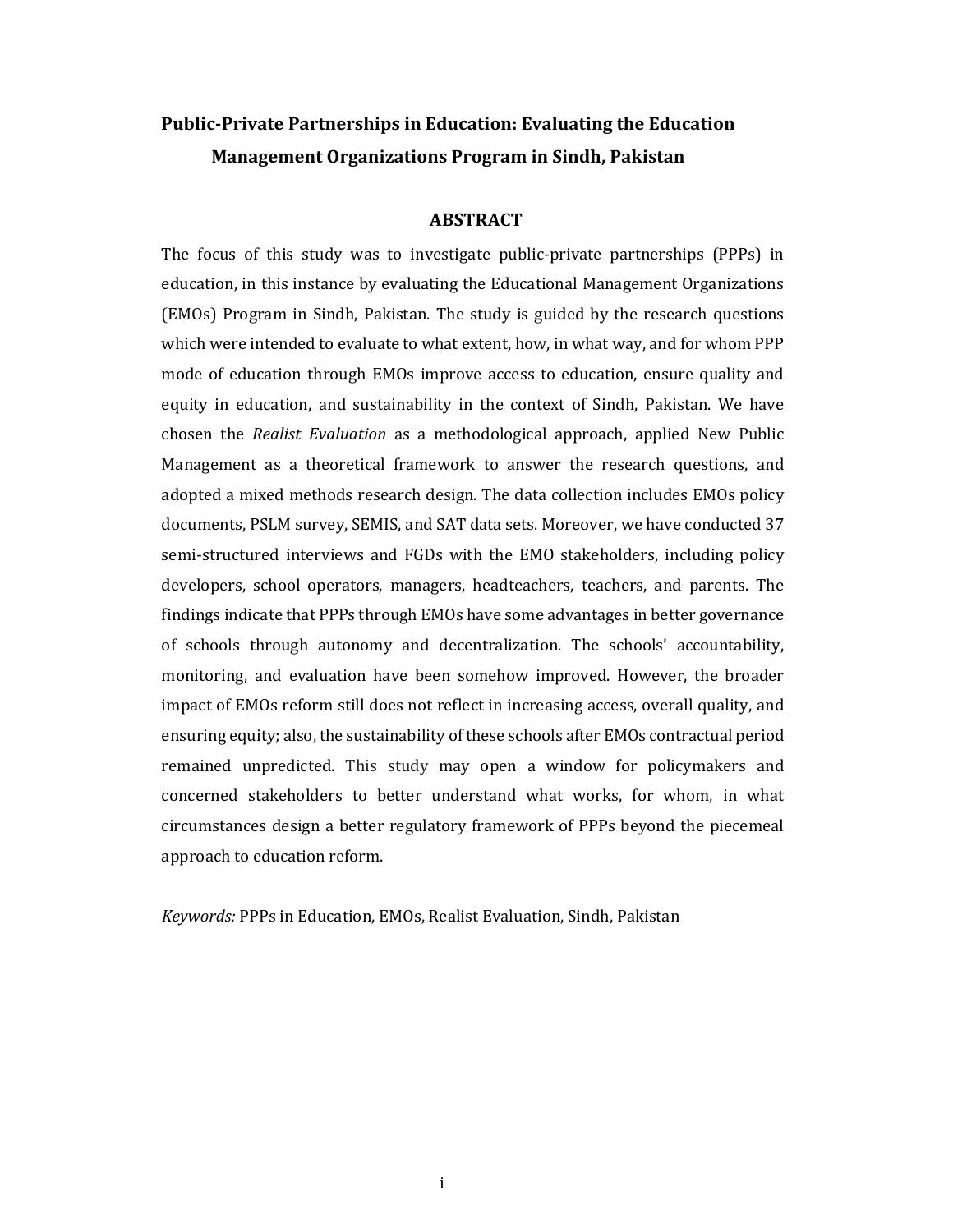#### **1. INTRODUCTION**

Public-private partnerships (PPPs) in education are a global phenomenon, and it is being framed as a best practice to achieve educational goals. It can be broadly defined as a legal contract where the private sector provides educational services to the government at a certain period (Patrinos et al.,  $2009$ ; Verger et al.,  $2020$ ). In this setup, the private sector typically assumes the role of service delivery and risk-sharing. Meanwhile, the role of government is typically to finance and to ensure the values of compassion and social cohesion (Patrinos et al., 2009). PPPs in education are also being endorsed and are operational in Pakistan, alongside claims that PPPs can provide solutions to educational problems (e.g., related to student achievement and access to education). PPP policies and designs in education vary across and within the countries. In Pakistan's education system, there are also several kinds of PPP modes in schooling, which include Foundations schools (in Sindh and Punjab), vouchers schools (in Punjab), adopting a school model, and Education Management Organization (EMO) schools.

PPPs in education are relatively less explored and evaluated in public policy research because of their different manifestations in different parts of the world. It is different from PPPs in other sectors such as developing roads, buildings, and infrastructure services. Education is treated as a common public good and can be delivered without charging any fees. Most existing research and discussions about PPP have focused on PPP policies and outcomes within advantaged contexts. The discussion is a frame for the PPP review without any substantial comparative analysis. The above foci/approaches do not yield specific and useful information regarding the implementation or efficacy of PPPs in developing contexts like Pakistan (Gideon & Unterhalter, 2021; Verger, 2012). Also, very little attention has been given to "what works," "how," and "in which context" with respect to PPPs. The policy design with respect to PPP matters because of its differential impact on education. The evidence-informed policy decision can unpack the nuanced outcomes of PPP in a particular context (Verger et al., 2020).

This study evaluated the ongoing reform initiatives such as PPPs in education through EMOs' implications from the contextual perspective of the Sindh province. As such, this study tried to unpack PPP and examine issues related to educational accessibility, quality, and equity in this context. The *Realist Evaluation* (of Pawson & Tilley, 1997) theoretical framework applied in this study helped to evaluate these PPP reforms based on contextually designed objectives.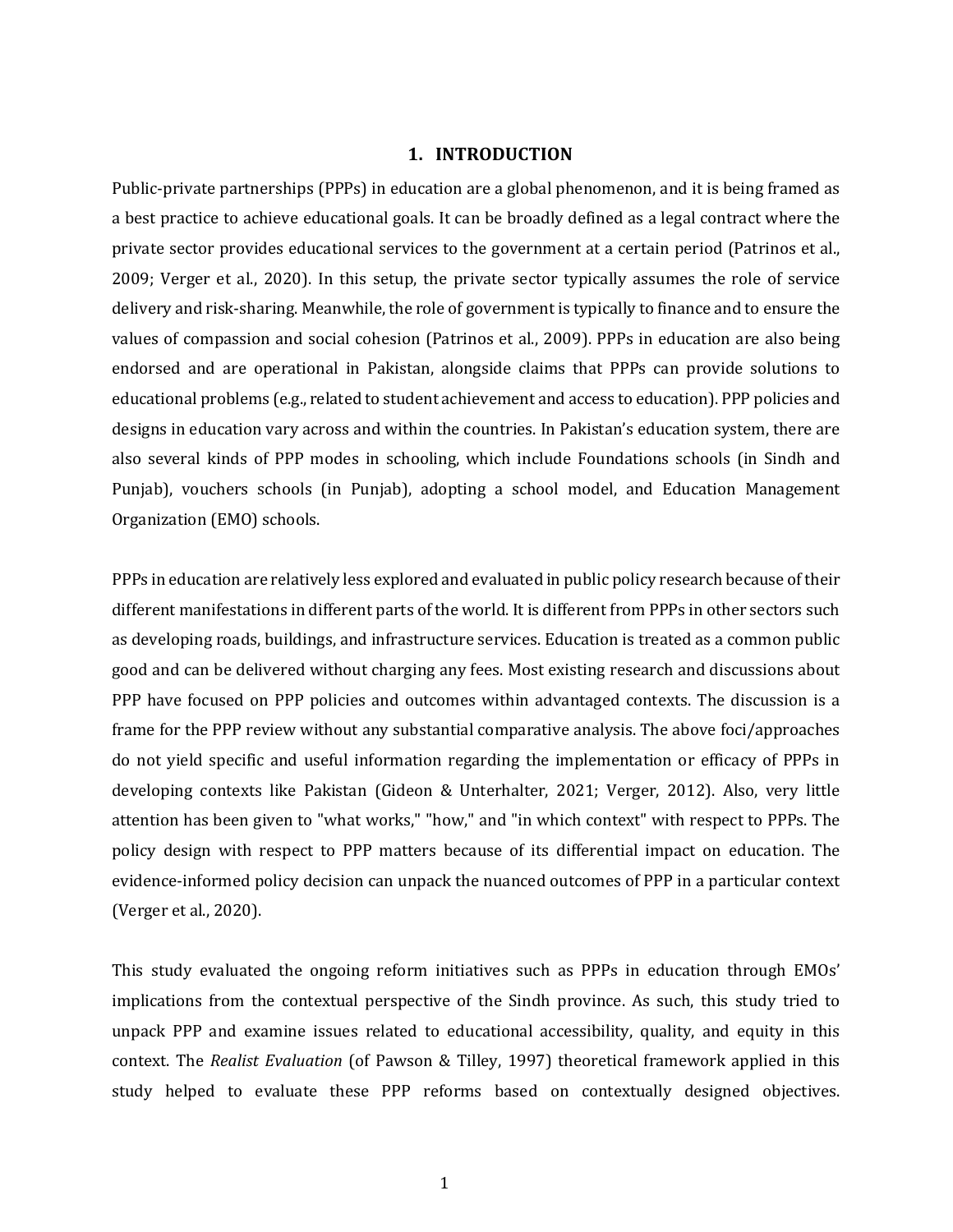Conventionally, policy reforms have been evaluated through a single method, which only touches on some aspects of reforms. According to Yin and Davis (2007), the robust evaluation of comprehensive reforms typically requires both quantitative and qualitative evidence. This study is thus a mixedmethods—integrating robust quantitative data, in-depth qualitative interviews, and document analysis to evaluate educational PPPs in the Sindh province of Pakistan comprehensively.

Our study addresses the following research questions, framed by, and based on, the idea of examining whether quasi-government policies in education (through PPPs) are effective (or ineffective) in meeting the goals of equitable access to quality education and ensuring efficiency in education.

- 1. To what extent, how, and for whom does the PPP mode of education through EMOs improve accessibility to education in the Sindh province of Pakistan?
- 2. How effectively and efficiently do PPPs in education through EMOs in the Sindh province of Pakistan meet the objective of quality education?
- 3. To what extent and in what ways do PPPs in education address the issue of equity (as related to gender, income, context [rural, urban], and academic inequality) in education?
- 4. To what extent and in what ways are PPPs through EMOs sustainable in the Sindh province of Pakistan?

The structure of the study broadly focuses on the PPP policy through EMO schools in the context of the Sindh province of Pakistan. Further, the study has been divided into five sections. The first section introduces and overviews the study; the second section reviews relevant literature; the third section discusses research methodology, including theoretical framework, data collection strategies, and analysis; the fourth section presents findings and discussion; and the final fifth section is about conclusions and recommendations. 

#### **1. LITERATURE REVIEW**

There are several forms of PPPs in education. In a World Bank-supported publication, *The Role and Impact of PPPs in Education, Patrinos et al.* (2009) delineated the different types and degrees of PPP in education, as shown in Figure 1. It can be noted that government regulation and involvement decrease as the chart moves from left to right.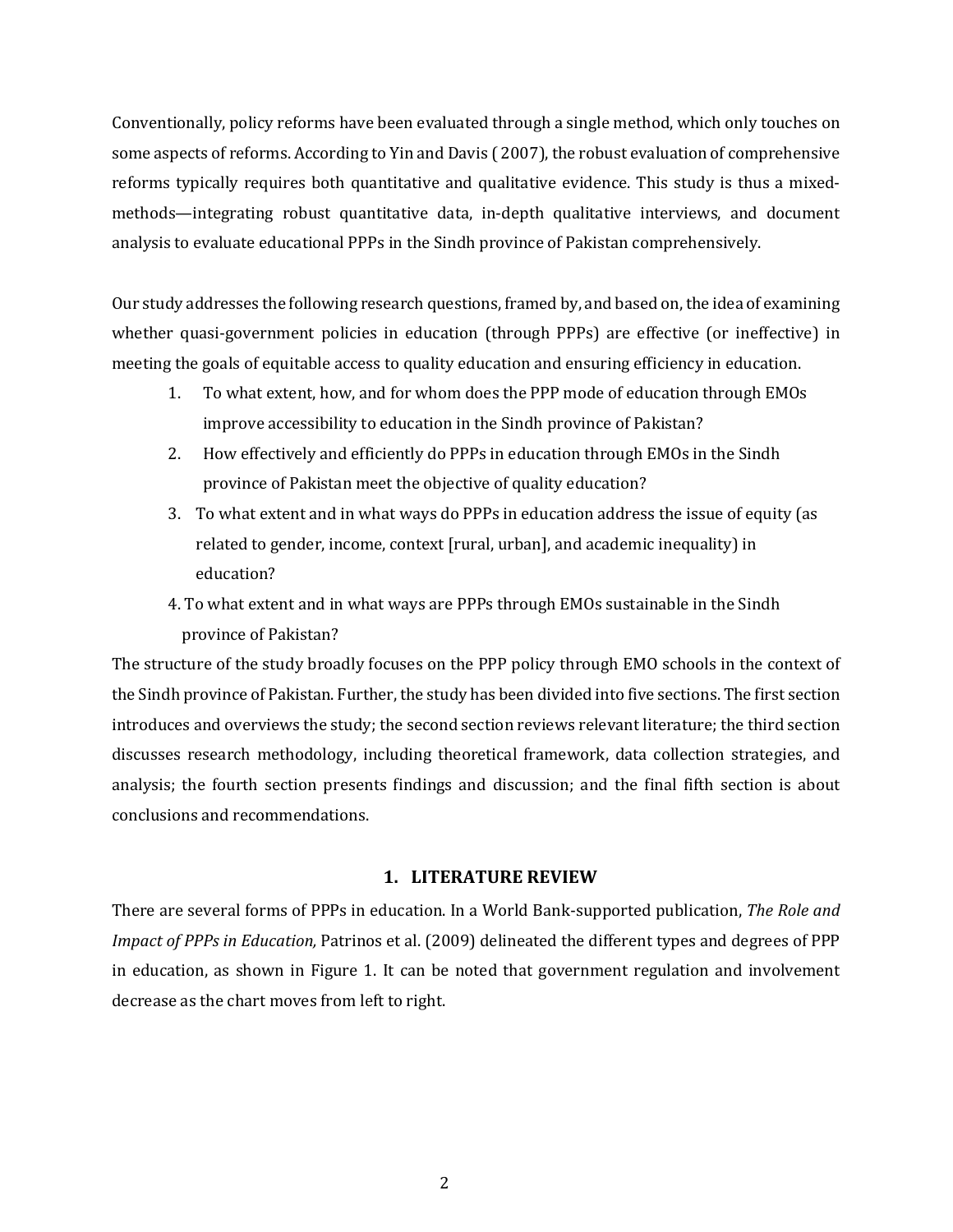### **Figure 1**



*World Bank PPPs in Education Continuum Concept*

Source: Adapted from World Bank (Patrinos et al., 2009, p. 16)

In Figure 1, the left side shows low PPP with major regulatory powers at the government level. However, at the far right of the continuum, it shows a high degree of PPP where a school is under the complete private regulatory control form of a PPP with minimum government regulations, and the government's role is limited to providing financing through vouchers or subsidies. Based on the PPPs continuum concept (in Figure 1), different countries or regions have adopted various PPP models and contracts as per their government structure and financing capacity. The Sindh province of Pakistan has a largely *Emerging* and *Engaged* model of PPPs in the form of subsidizing private schools (through SEF) and private management of public schools (through EMOs), respectively.

### *(a) The Emergence of PPPs in Education*

PPPs have gained popularity in various sectors in the last few decades and are being commonly applied in education. PPPs in education gained prominence in the 1990s when the United Nations (UN) developed the Universal *Primary Education* and *Education for All* (EFA) goals, which instructs all governments to ensure 100% enrollment at the primary level by 2030 (UNDP, 2015). Various UNsupported agencies offered funds to governments and non-governmental organizations in the setup of PPPs to support their efforts to achieve these and other educational goals. PPP initiatives also generally encouraged the private sector, non-profit, and philanthropic organizations to supplement government agendas on *Education for All* (UNICEF et al., 2011). PPP initiatives proliferated amidst the mid of 2000s; it is being claimed as a key mechanism to address inefficiencies in public services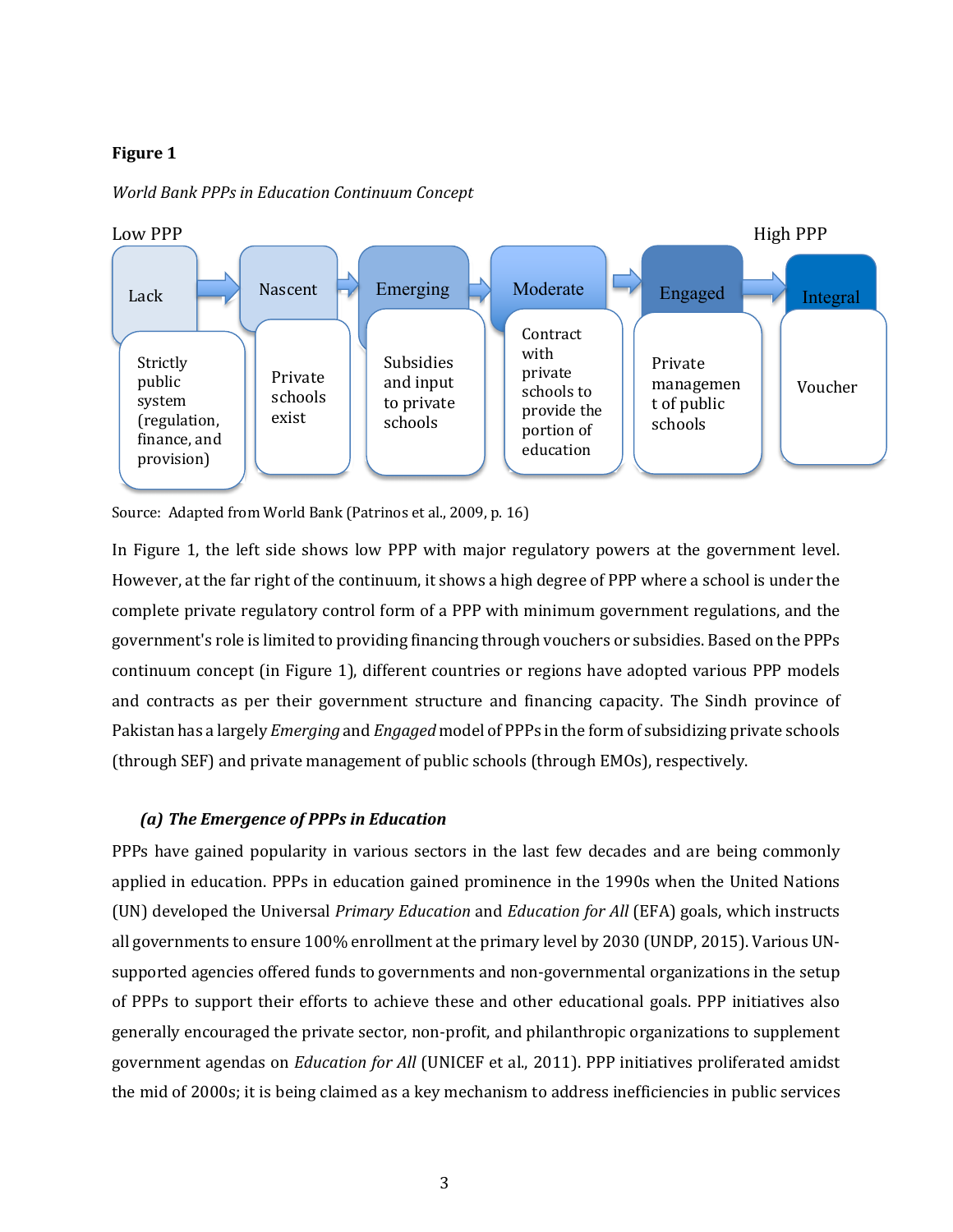and reduce inequalities (Gideon & Unterhalter, 2017). Sustainable Development Goal  $(17.17)$  is also encouraged to increase PPP worldwide. Accordingly, PPPs in education is rapidly proliferating, not only in industrialized countries but also in non-industrialized countries (Verger, 2012)

Due to the globalization of national economies, the role of International Organizations  $(10s)$ increased in the agenda-setting of education reform and policy convergence. Rising international loans, funding, and philanthropy drastically changed states' educational development and policymaking roles. International Organizations such as the World Bank and Organizations for Economic Co-operation and Development (OECD) are key drivers of policy diffusion of private sector participation in education (Ball & Youdell, 2007). UN subsidiary organizations like UNESCO and UNICEF also promote private sector participation in developing countries to achieve SDGs (Gideon & Unterhalter, 2021; Rizvi & Lingard, 2010). The educational reform projects based on PPPs in Pakistan currently receive substantial government grants and attract external financing from the World Bank and other IOs (Afridi, 2018). The Asian Development Bank (ADB) and World Bank have jointly developed PPPs models in Pakistan and offered loans for pursuing the EFA goals (Barrera-Osorio & Raju, 2011; UNICEF et al., 2011). Beyond the World Bank and ADB (who finance the government to promote the private sector), bilateral partner agencies such as United States Agency for International Aid (USAID) and the UK Department for International Development (DFID) also use funding and research activities through private sector participation. Pakistan is a large recipient of international donor funding, including World Bank, ADB, and USAID; this funding amounts to almost 20% of the total education budget (Burki et al., 2005). In such a situation, the role of the private sector and non-state actors become inevitable. There is also concern that, in Pakistan, most PPP programs remained ad-hoc and showcased and had a little systematic impact on access quality and equity. Further, also shown little financial sustainability; as most of the PPPs are financed by donors with time bounding, and there is inconsistent financing from the government side (Bano, 2008)

#### *(b)* PPP Programs in Education at the Sindh Province of Pakistan

The government of Pakistan (GoP) has also adopted the use of private education through PPPs by developing a policy action for resource mobilization to reduce educational inequality and structural divide through collaboration as mentioned in the National Educational Policy, 2009:

For promoting Public-Private-Partnership in the education sector, particularly in the case of disadvantaged children, a percentage of the education budget as a grant in aid (to be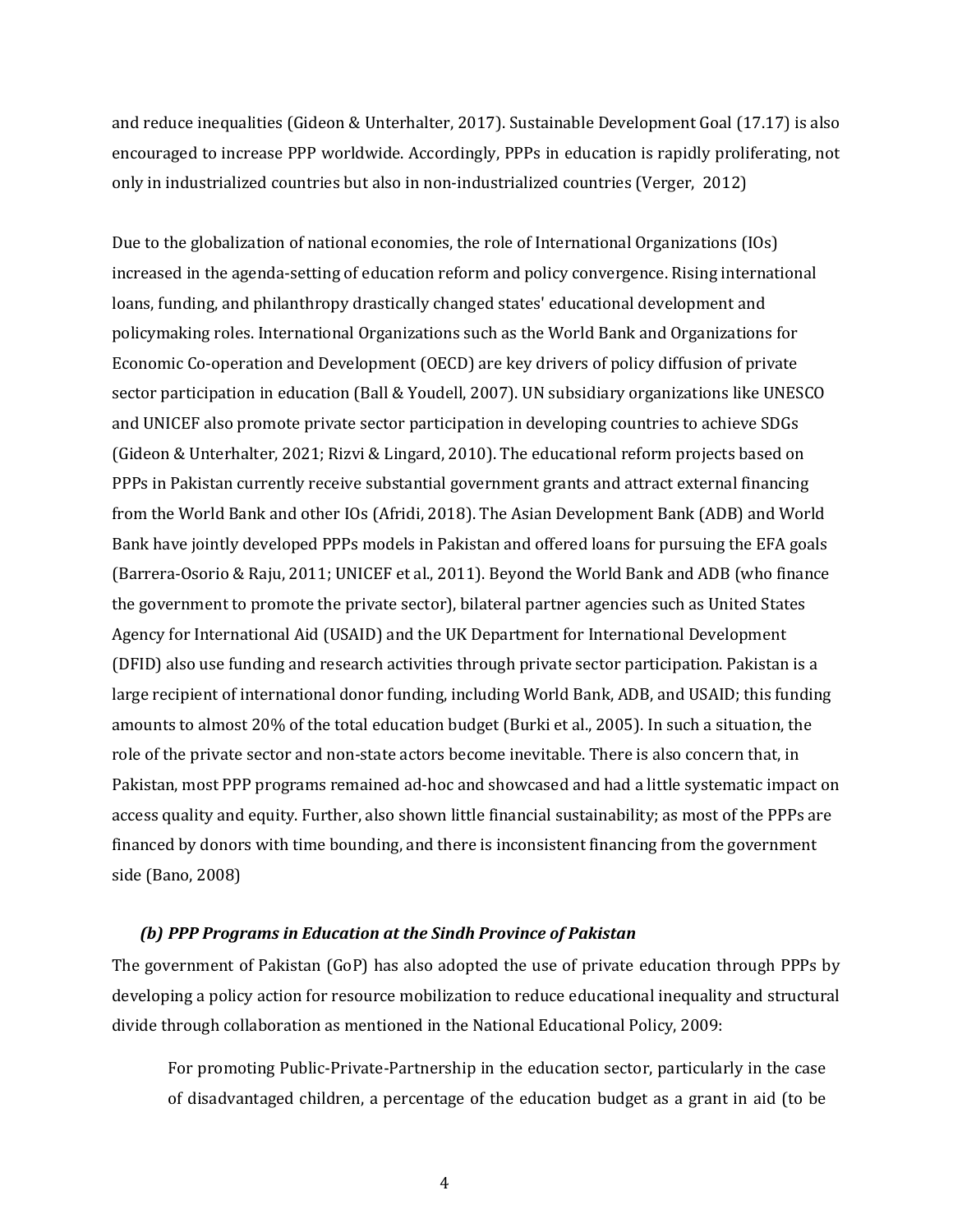decided by each province) shall be allocated to philanthropic, non-profit educational institutions. (Ministry of Education [MoE] 2009, p.20)

The government of Pakistan currently claims that PPPs in education offers a best practice means of meeting the UN goal of education for all and SDGs (MoE, 2017). Accordingly, they are pouring resources and efforts into such models, which will likely carry major short- and long-term implications for students and the citizens of Pakistan.

Sindh is the second largest province in Pakistan, with  $24\%$  of the total population. Still, it has only a 56% literacy rate, with a huge disparity of urban-to-rural population distribution and an uneven male-to-female in education. According to the 2017 census (GoP, 2017), about 50% of Sindh's population lives in a rural area, and 50% live in small urban areas. The poverty rate is 40.1%, and the majority of poverty is concentrated in rural Sindh; an estimated six million children are out of schools in Sindh (SELD, 2019). This low enrolment is a serious challenge to the education sector of Pakistan. In addition, half of the schools in rural Sindh lack basic facilities such as toilets, clean water, electricity, and building infrastructure (Malik et al., 2015).

After the 18th Amendment of the Constitution, the policymaking authority of K-12 education has been entirely delegated to provinces. It has been directed that it is the responsibility of the provinces to make comprehensive education plans. Due to the lack of governing experience in the Sindh province, the challenge was intense to decrease the number of children not attending school (SELD, 2014). The quality of education is very abysmal in the government schools of Sindh. According to the Annual Status of Education Report 2013 (ASER- Pakistan, 2014) report, 51% of grade five students lack grade one competencies in language, and 57% of grade five students cannot perform two-digit division in mathematics. The net-enrollment rate is also comparatively low in Sindh. Figure 3 shows the net enrollment rate at the primary school level from 2004 to 2015.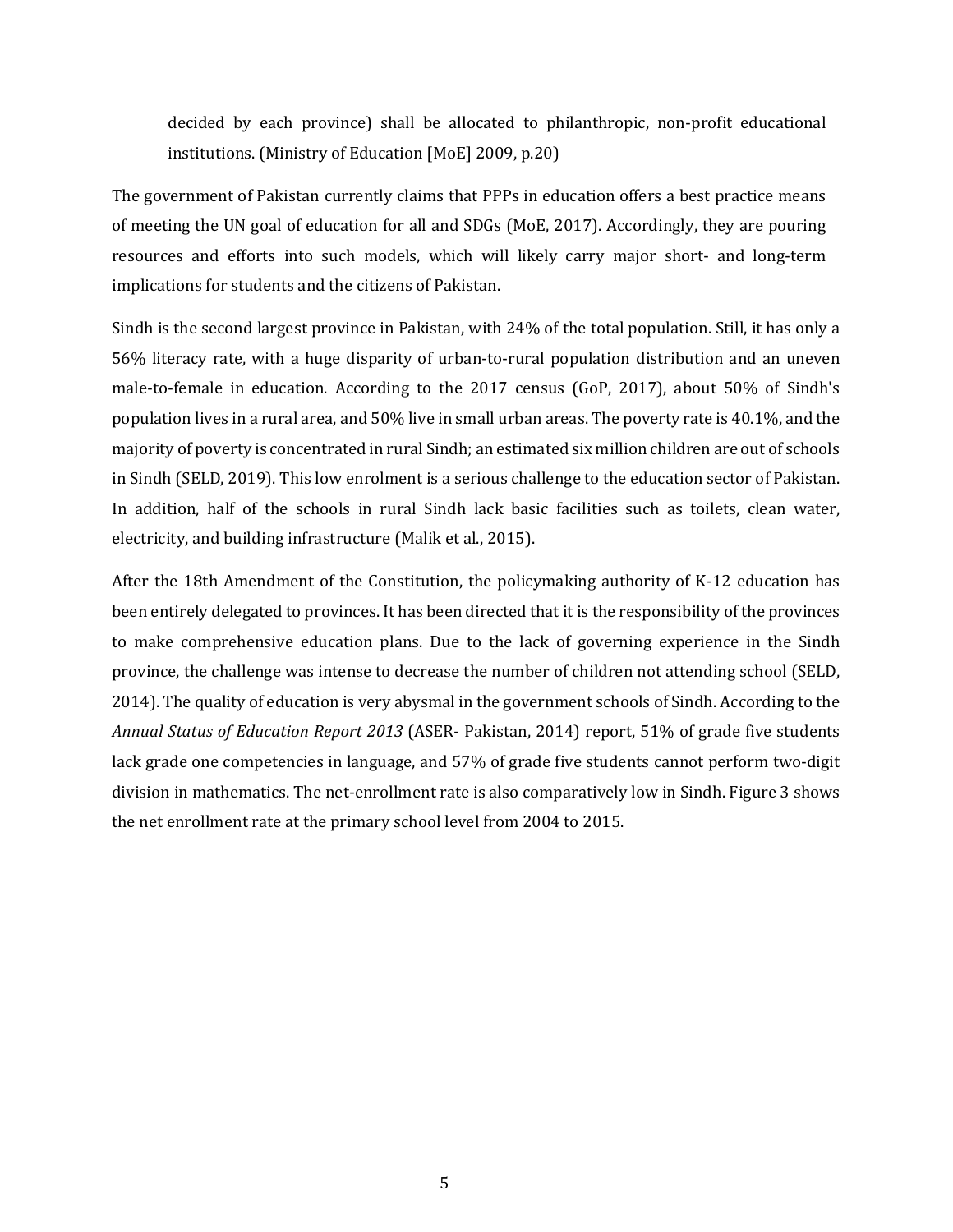#### **Figure 2**



*Net Enrolment Ratio at Primary Level, in Sindh*

Source: Government of Sindh, SELD, (2017)

To meet these challenges, the Sindh government launched a comprehensive medium-term reform in 2006-7 called the Sindh Education Reform Program (SERP), whose purpose was to improve access to equitable education, improve the quality of education, and provide better education governance. In 2013, the Sindh Government also passed a *Sindh Right of Children to Free and Compulsory Education Act* in compliance with Article 25-A of Pakistan's constitution. This legislation also exerted pressure [t](https://www.zotero.org/google-docs/?nHp0Vn)o bring innovative solutions to the poor education system to maximize enrollment [\(SELD,](https://www.zotero.org/google-docs/?nHp0Vn) [2017\)](https://www.zotero.org/google-docs/?nHp0Vn). Further, the policy is meant to institutionalize accountability to improve service delivery in education which should be aligned with National Educational Policy 2009 (SELD, 2014).

The option of PPPs was found to be innovative and received support from the World Bank and the ADB (LaRocque & Sipahimalani-Rao, 2019). The World Bank supported the efforts by providing financial assistance and technical support during the *Sindh Education Reform Program* (SELD, 2014). The role of the non-state and private sectors has been assumed significant in the education of Pakistan. According to SELD(2014), the private sector provides  $67\%$  of education in Karachi and  $53\%$ in Hyderabad (both are part of urban Sindh). However, in the rural part of the province, private education only accounts for 9-10%. To reduce this disparity, the government sought to adopt PPPs in education (assumed as an innovative education model). The PPPs focus on rural Sindh was to reduce the inequality of the rural-urban divide and out-of-school children (Barrera-Osorio & Raju, 2011). The argument of reducing the urban-rural gap in quality education, offering accessibility opportunities to out of school children, and reducing the inefficiency of the government sector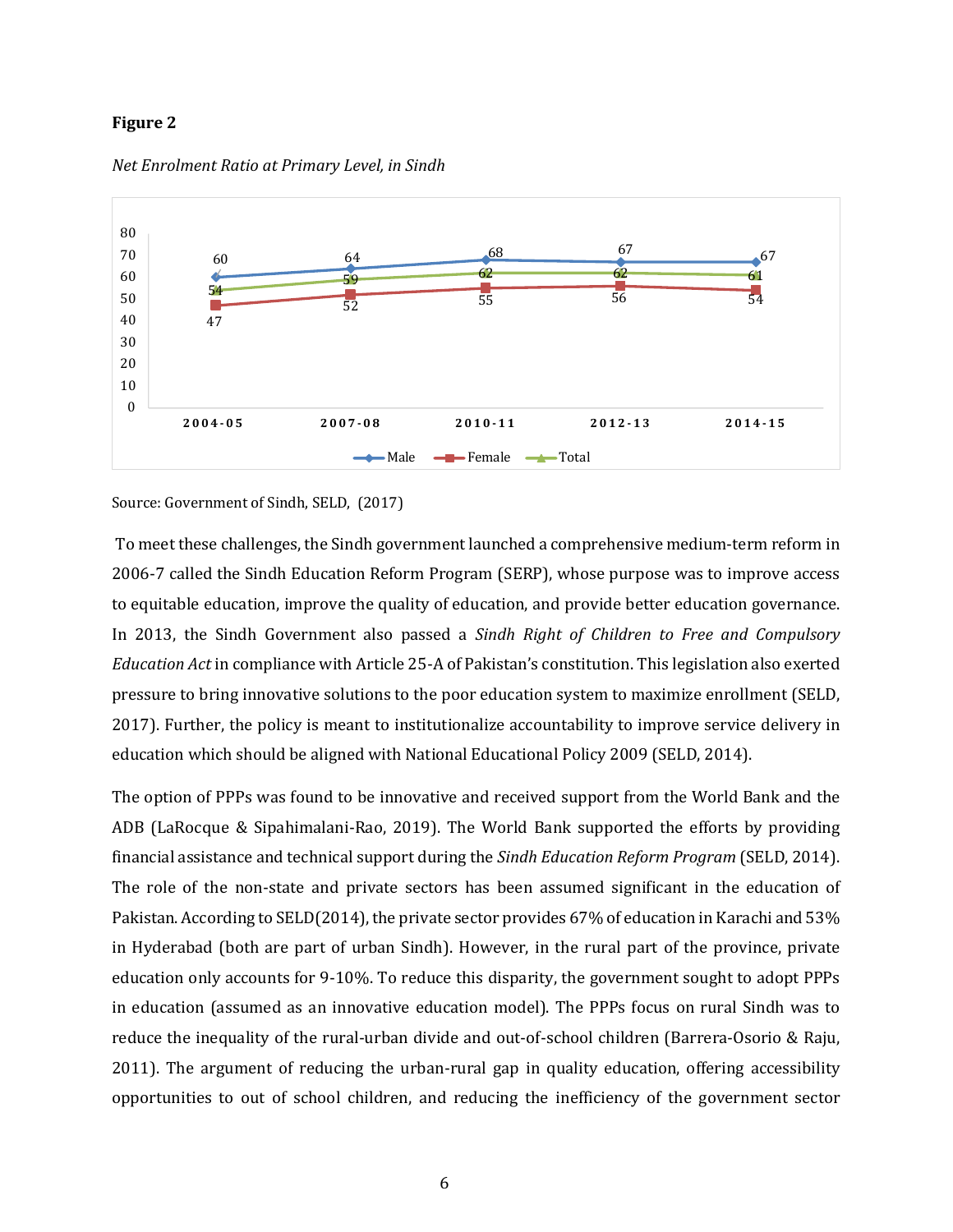(LaRocque & Sipahimalani-Rao, 2019) paved the way for the two major forms of PPP models, i.e., Foundation Assisted Schools (FAS) through SEF, and private management of government schools through Education Management Organizations (EMOs) are discussed below.

#### *(c) Foundation Assisted Schools*

Sindh Assembly passed the bill of Sindh Education Foundation in 1992. Later the governor of Sindh made it the SEF act. As a quasi-government autonomous organization, SEF's mandate was to work in less-developed areas and marginalized province populations. As per the act document (SEF act, 1992), its role and mandate were not to open and support private schools at a large scale. Later the World Bank sought the role of SEF to scale up private schools (Barrera-Osorio et al., 2017). SEF launched the Promotion *of Private School in Rural Sindh* (PPRS) through contracting by offering an *education Subsidy* to scale up mass enrollment and paying 500 Pakistani Rupees (equal 5 USD) per student to the private provider including individuals and local organizations (Khan et al., 2018). Currently, all schools have been renamed as Foundation Assisted Schools, and these schools can also be called contract schools in the terminology of PPPs. Currently, there are 2673 schools and 725000 enrolled students, and 20959 teachers in foundation-supported schools (SEF website, 2022).

#### **(d)** *Education Management Organizations*

The emergence of EMOs is rooted back in the early 1990s in the US. It was considered large-scale school reform through market-based education reform. Wall Street analysts coined the term EMOs along with Health Management Organizations (Miron & Gulosino 2013). EMOs are varied in terms of their profit and non-profit status. Proponents believe EMOs will bring an entrepreneurial spirit and competitive ethos to public education. The theory behind the market approach of competition-based school reform is that existing government schools will improve or cease to operate. Opponents believe this will add new bureaucracy layers in education and divert public funds towards services fees charged by organizations (Miron & Gulosino 2013).

In 2015, the Government of Sindh launched the EMO program with the World Bank, ADB, and USAID's support to ensure educational accessibility and equity (LaRocque & Sipahimalani-Rao, 2019). Most of these EMO schools opened in rural Sindh and flood-affected areas. The Government of Sindh (SELD, 2017) claims EMO reforms are a milestone toward ensuring educational equity and efficiency. They will help the government get valuable services and investments from the credible private sector. The objectives of the EMOs reform also include hopes to bring innovativeness in public schools, reduce inefficiencies and management issues, improve quality, and encourage private sector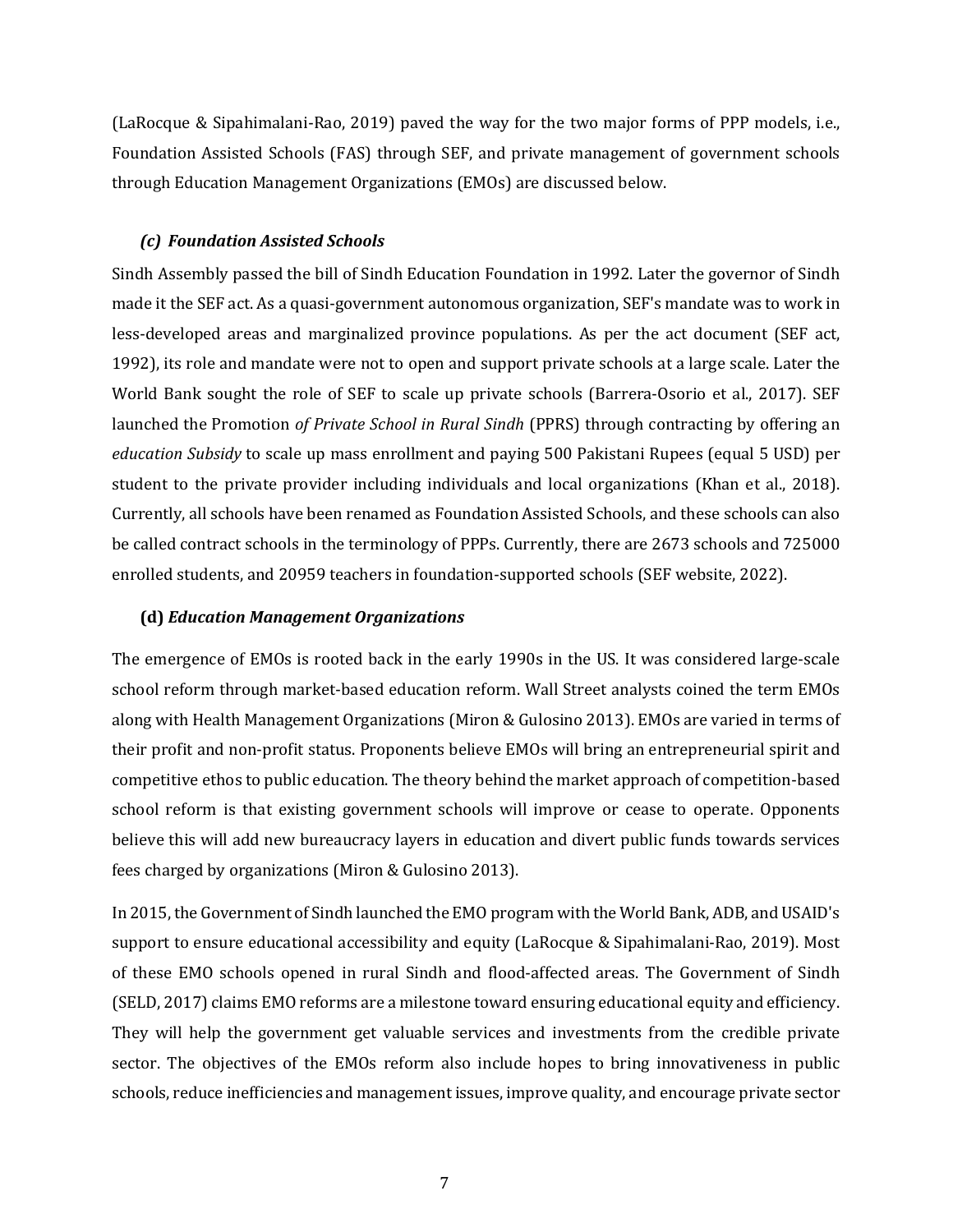investment in rural Sindh. Getting the legitimacy of EMOs, the Sindh government drafted the "Concession Agreement" based on *PPPs Act 2010* from the provincial assembly. The Sindh PPPs Act defines PPPs as:

A partnership carried out under a Public-Private Partnership Agreement between the public sector represented by an agency and a private party for the provision of an infrastructure facility, management functions, and /or service with a clear allocation of risks between the two parties  $(SELD, 2017, p.33)$ 

PPPs act attracted the attention of NGOs local and international players to reach out to those marginalized areas where the government was unable to reach due to resource inefficiencies (SELD, 2017). The USAID supported 106 school buildings in Northern Sindh, and ADB also started opening 160 secondary schools in southern Sindh districts under PPPs through the EMO program.

Currently, in Sindh, different types of organizations are operating as EMOs. These are NGOs, higher education academic institutions, and private school systems. These all are Pakistan-based organizations; however, now the government and its supporter ADB are also intended to add more international school operators to get their innovative services. All EMOs are selected based on a competitive technical and financial bidding process (SELD, 2017). The profiles of EMOs<sup>1</sup> are given in the table below.

## **Table 1.**

| Name of Organization(s)          | <b>Description (s)</b>                                                                                                                               |
|----------------------------------|------------------------------------------------------------------------------------------------------------------------------------------------------|
| <b>Sukkur IBA University</b>     | A public sector university located at Sukkur also<br>manages several community colleges and government<br>schools funded by the government of Sindh. |
| The Citizen Foundation           | A non-profit organization working in the education<br>sector of Pakistan mainly focus on the less-privileged<br>segment of the society               |
| <b>Indus Resource Centre</b>     | A Sindh-based NGO mainly works in education, health,<br>and other social sector activities.                                                          |
| Sindh Rural Support Organization | A Sindh-based not-for-profit organization mainly                                                                                                     |

*Profile of EMOs Operating in Sindh*

 $1$  The Number of EMOs given in the table is based on the available data of 2021. However, the Sindh government has recently added more EMOs during the study period; these are not part of this study.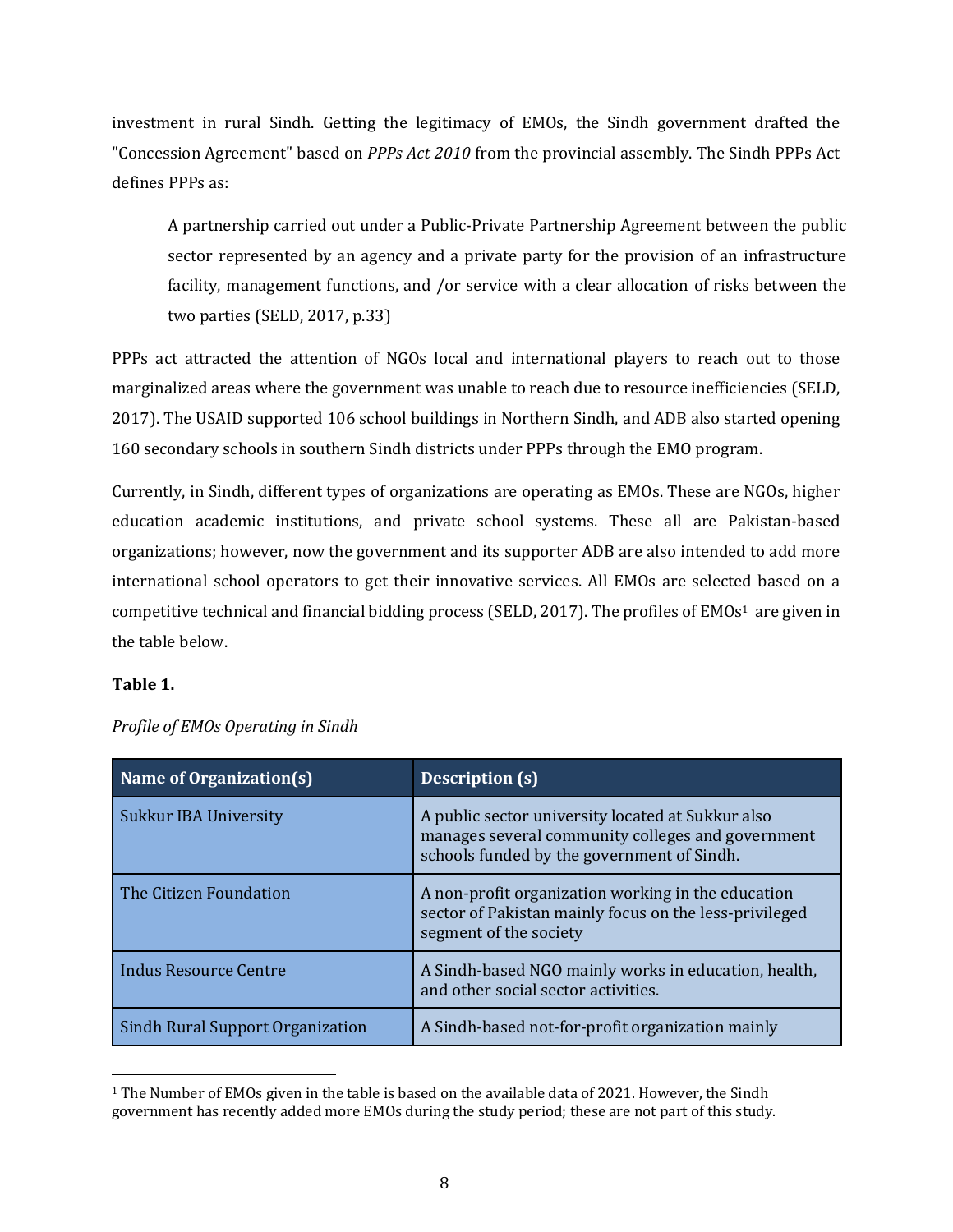|                                                                     | funded by the government of Sindh to work in rural<br>sector development of the province to alleviate poverty<br>through skill enhancement, microfinancing, education,<br>and community empowerment. |
|---------------------------------------------------------------------|------------------------------------------------------------------------------------------------------------------------------------------------------------------------------------------------------|
| <b>Charter for Compassion</b>                                       | A non-profit international organization operates in<br>Pakistan in education, health, and other social-related<br>activities.                                                                        |
| <b>Health and Nutrition Development</b><br>Society (HANDS) Pakistan | An international NGO mainly focuses on disaster<br>management, health, nutrition, and hygiene. Currently<br>also operating in the education sector under PPPs mode                                   |
| <b>Beacon House School System</b>                                   | A private school system operates in eight countries,<br>mainly in K-12 education.                                                                                                                    |

#### *(e) Application of NPM Concept in the PPP-EMOs Model*

Our theoretical approach for this study is based on the concept of New Public Management (NPM), which is being claimed as an innovative approach in public policies through applying the values of accountability, managerialism, and decentralization, to avoid bureaucratic hurdles (Verger & Curran, 2014; Wilkins et al., 2019). There is a common argument from the supporters of PPPs that decentralization and separating financial and operational provisions can improve the performance of schools. The NPM concept also emphasizes school autonomy and helps hire quality teachers efficiently from the market. In the realist evaluation of PPPs (discussed in the following section), we have discussed EMO schools constructed in the Sindh province of Pakistan where schools' management has been given to the competitive private sector; instead, the financing of schools is coming from the Sindh Government. It is assumed that the decentralization of power, increasing accountability, getting specialized services from the private sector, and mobilizing private sector investment all increase the accessibility to education, quality of education, and overall school efficienc[y](https://www.zotero.org/google-docs/?r8Zuqd) (SELD, 2017).

Yet, there are issues when contracts are unclear, especially surrounding how one can ensure private sector sustainability when there is low teacher's salary at PPPs schools. Policy researchers also have concern that NPM emphasizes managerial ideas through private sector participation in education, which include[s](https://www.zotero.org/google-docs/?ZDtuzO) standardization, decentralization, and performance-based approaches [\(Steiner](https://www.zotero.org/google-docs/?ZDtuzO)-Khamsi & Draxler, 2018; Verger & Curran, 2014). They further believe NPMs transform education from a human experience into a place that manufactures products by lowering the cost of teacher preparation and increasing standardization. The current education system is adopting business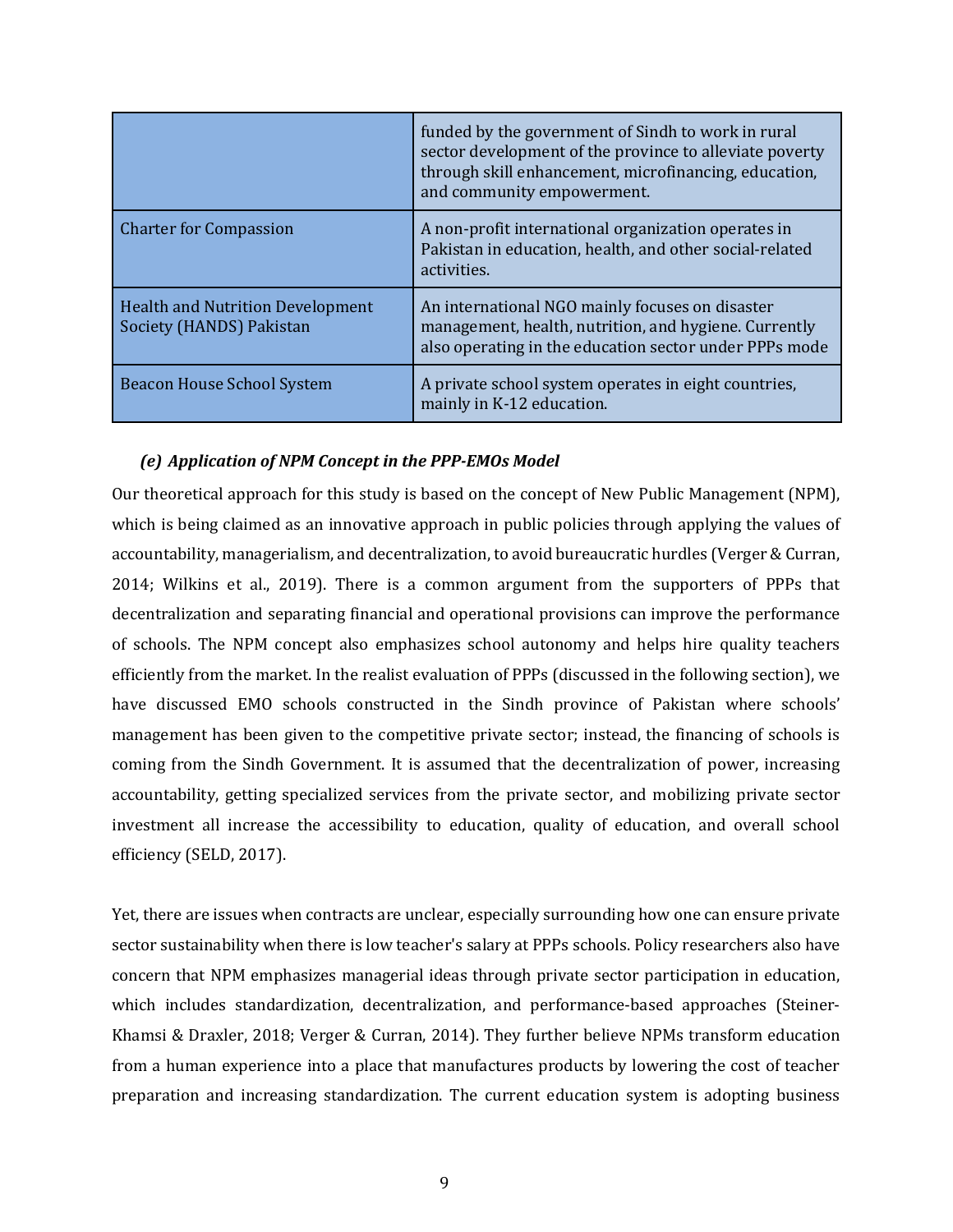models that help them increase customers by reducing the cost of education through standardization in education to incentivize the business sector to enter education, which also lowers the r[e](https://www.zotero.org/google-docs/?yPpqH8)sponsibility of the state (Steiner-Khamsi & Draxler, 2018). These implications of NPM can increase inequality. In realist evaluation, the NPM concept must be fully unpacked contextually. In addition, quality and equity in education also need to be discussed beyond the market approach, which includes the context of local norms, religious/moral values, and social cohesion. We applied the realist evaluatio[n](https://www.zotero.org/google-docs/?GRq6NF) as a quite relevant methodology to answering these context-specific questions. The realist evaluation guides us to review relevant policy documents, develop a theory of change and revise the theory of change with the help of stakeholders, and then design the field to test the theory.

#### **2. METHODOLOGY**

We have chosen the realist evaluation approach (Pawson and Tilley 1997) to answer the research questions of what extent, how, in what way, and for whom PPP mode of education through EMOs improve access to education, ensure quality and equity education, and sustainability in the context of Sindh, Pakistan? Realist evaluation is a theory-driven approach (Hewitt et al., 2012). Theorybased evaluation is an approach that focuses on the theories people have about what it takes to create a successful program or policy (Mertens & Wilson, 2019). According to Pawson and Tilley (1997), public policies, programs, or interventions for social improvement are complex and work differently in different contexts. Therefore, these policies need to be unpacked and tested in context to discover how/why complex programs work or how/why they fail. Realist evaluation is s rooted in realist philosophy; it asks not "what works" but instead asks "what works for whom in what circumstances and in what respects, and how?"(Mathison, 2005, p. 363).

The distinction of a realist methodology from randomized control trial is that a realist inquiry model (also being called a generative model) also includes internal factors like society and context. To infer causal outcomes  $(0)$  between two events  $(X \text{ and } Y)$ , one needs to fully understand the underlying mechanism (M) that connects X and Y and the context  $( C )$  in which that relationship occurs (Pawson et al., 2005). Here causality is not based on controlling extraneous variables but embedded in the process (Creamer, 2018). It is skeptical toward the panacea or "context-free" approaches of policies or interventions. We have thus decided that the realist evaluation method can be beneficially applied to evaluate the effect of the programs/policies (PPP -EMOs in education in this situation). In this study, the context would be Sindh province, the mechanism would be EMO policies, and the required outcomes are meeting educational goals (accessibility, equity, and quality).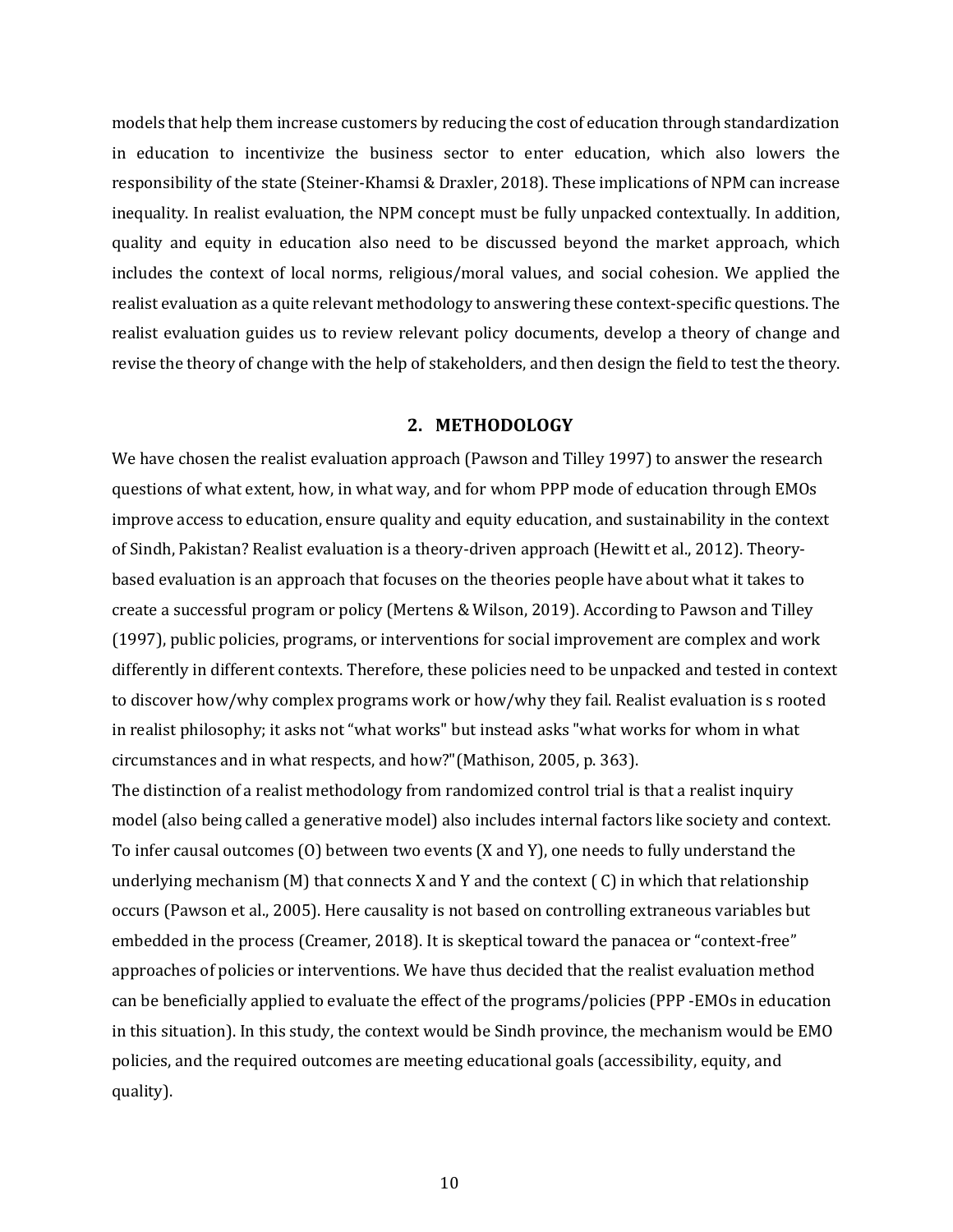The core purpose of the realist evaluation is to test and refine the theory. Hence, the contextmechanism- outcome pattern (CMO) configurations in our study attempted to understand how the PPP initiative through the EMO program ensure the private management of the public schools in the targeted areas of the Sindh province and bring about access to education, enhances students learning outcomes, and ensure the quality and equity in education in the marginalized, and rural regions of the Sindh Pakistan. The realist evaluation helps develop and test CMO configuration empirically that leads to theory testing and refinement (Pawson  $\&$  Tilley, 1997). The realist evaluation considers public policies as an assumption about social improvements and needs to be unpacked while designing the study. According to this methodology, researchers need to construct a theory of change (or program ontology) based on policy questions and treat theory as a set of policies that need to be tested in the field (Termes et al., 2015). Developing a program ontology is a logic model that describes how elements of the social reforms (planned activities and expected results) are related to each other in the process (Mertens & Wilson, 2019).

### *(a)* The EMO Theory of Change

Based on the secondary data, including the policy documents of the EMOs program (please see the details of documents in serial 1 and 2 in table 2) and through stakeholder's conference with policymakers and key informants of PPPs, we have attempted to (re) constructed the EMOs theory of change. We have assumed the theoretical concept of NPM guides the development of a theory of change of the EMO program. NPM is a managerial approach borrowed from the market and applied in public policy, and widely used in PPPs in education (Verger & Curran, 2014). PPP program through EMOs logic model based on NPM concept is given figure no. 3.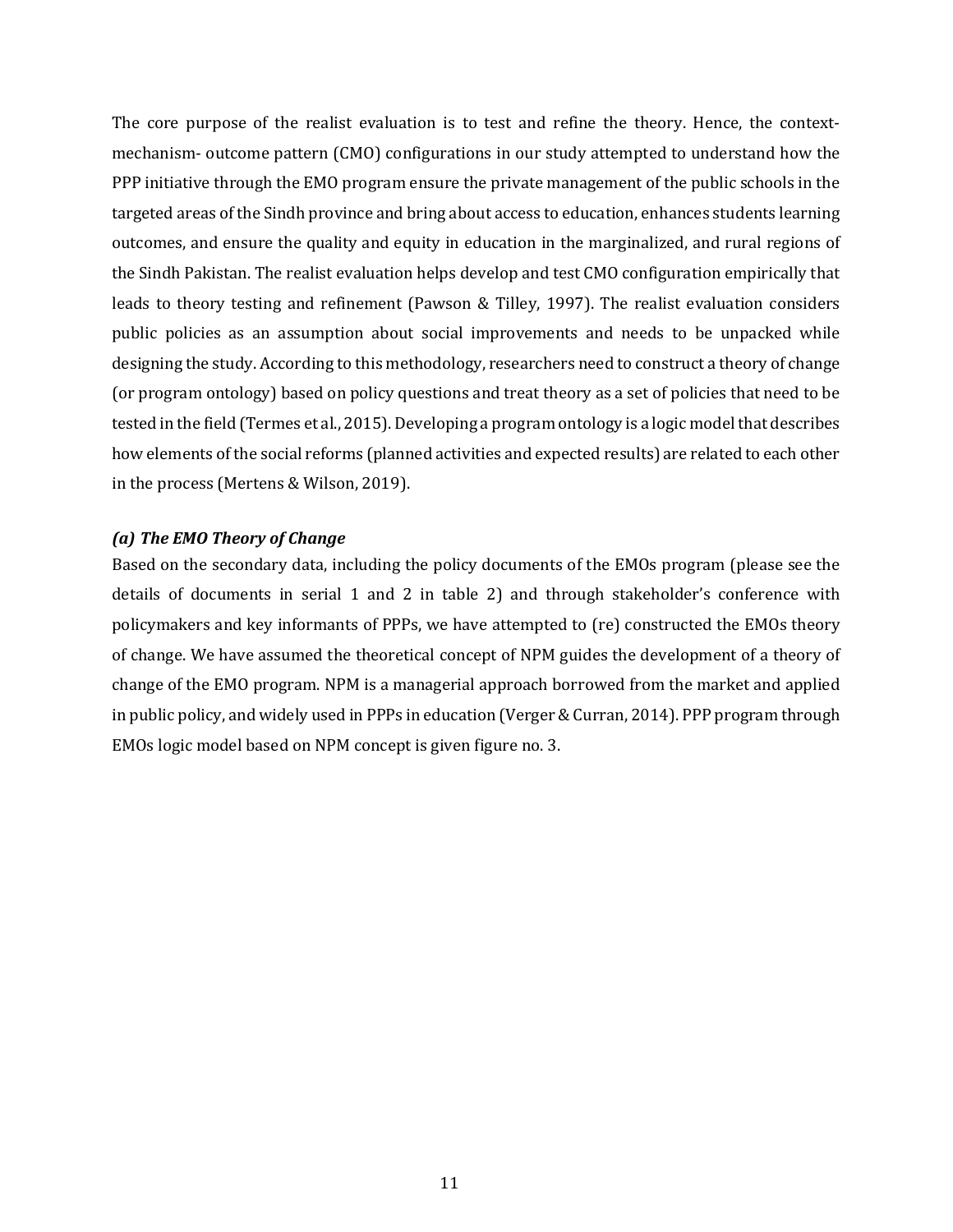## **Figure 3**

*PPP-EMOs Theory of Change/Logic Model in Sindh Based on NPM*



Source: Government of Sindh, 2017: Termes et al., 2015.

## *(a) Research Design*

This study is a mixed-methods case study of the PPP-EMOs program in Sindh. According to (Yin (2018), a mixed-methods case study is an empirical method compatible with evaluation research to investigate the real-world phenomenon contextually and in-depth. It likely takes a realist perspective, and in evaluation research, it triangulates multiple (i.e., quantitative and qualitative) sources of evidence. Further, mixed methods offer a third research paradigm that can bridge the schism between qualitative (interpretive) and quantitative (falsification or confirmatory) research. In evaluating PPP-EMOs, quantitative data tells what works, and qualitative data tell what context and mechanism enable PPPs to be a success or failure.

## **(b)** *Data and Sampling*

To evaluate PPP-EMOs that address the questions of equitable access, quality, and efficiency in education, we have therefore collected and analyzed both quantitative and qualitative data of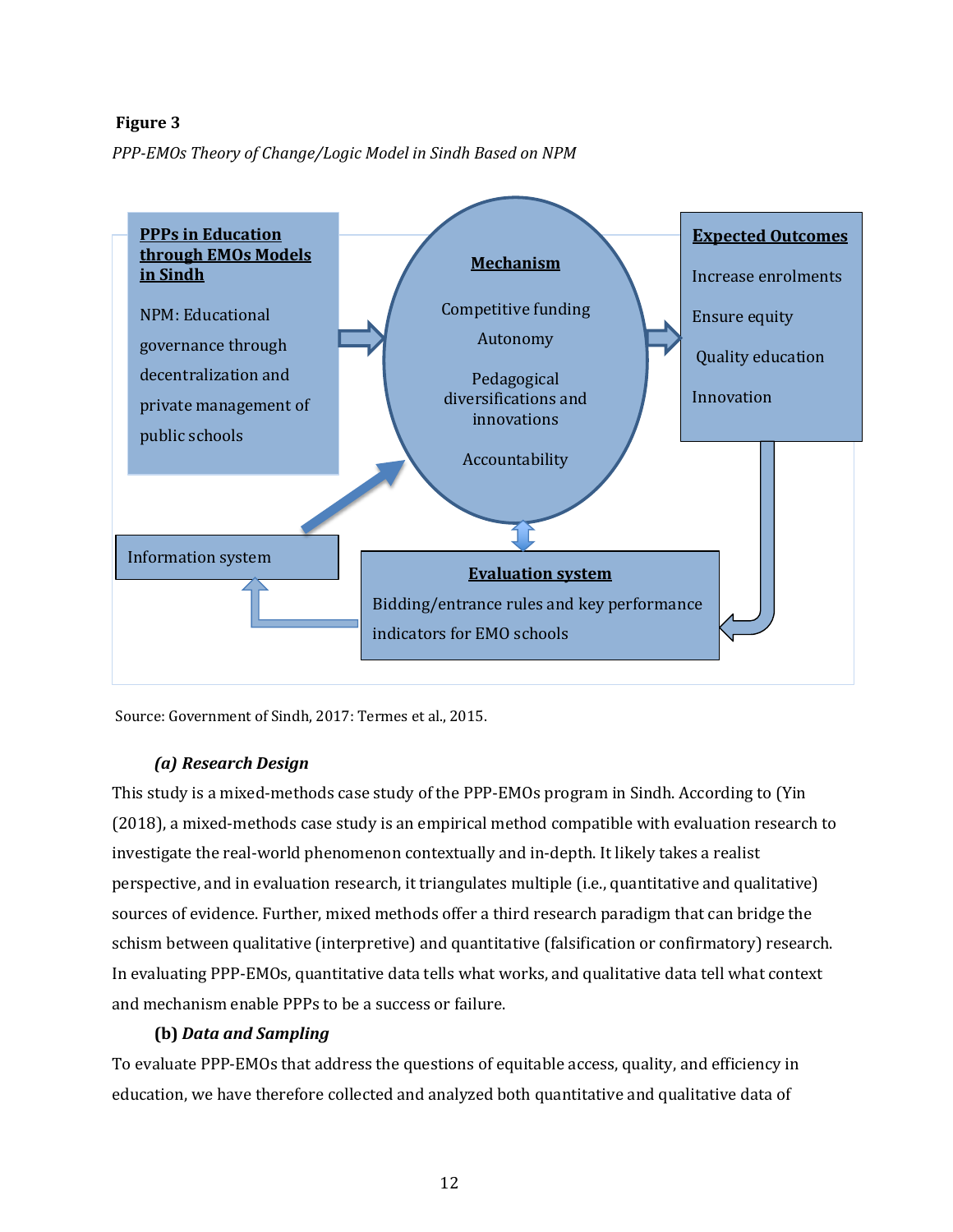different stakeholders and participants. These include document reviews, secondary data sets, and interviews. We have used secondary data collected from the PSLM survey, SEMIS, and SAT data for quantitative analysis. In the qualitative part, we used document reviews and interviews with key informants of EMOs based on convenient and representative sampling. Thus, in this study, we have selected participants for interviews and FGDs based on a sample representing all stakeholders of PPP-EMOs. Details of data collection and participants are given in Tables 2 below and detail of participants are given in Appendix A.1.

## **Table 2**

|              | <b>Sr No Techniques</b>                                          | <b>Fieldwork</b>                                                                                                                                                                                                                                     |
|--------------|------------------------------------------------------------------|------------------------------------------------------------------------------------------------------------------------------------------------------------------------------------------------------------------------------------------------------|
| 1)           | Document analysis of legal<br>contracts and bidding<br>processes | (a) PPP Guide and Toolkit by SELD and USAID<br>(b) ADB Brief on EMOs in Sindh<br>(c) National Education policy 2009 and 2017<br>(d) Sindh Education Sector Plan 2014-18 and 2019-21<br>(e) EMO bidding documents and contracts between SELD and EMOs |
| (2)          | Interviews with key<br>informants (policy level)                 | 5 semi-structured interviews:<br>(a) 2 interview each developer from SELD<br>(b) 2 interviews with donors (1 from USAID and one from ADB)<br>1 Independent education expert<br>(c)                                                                   |
| 3)           | Interviews with EMO<br>operators                                 | semi-structured interviews: 1 interview with each of the 7 EMO<br>7<br>operators                                                                                                                                                                     |
| 8            | Semi-structured interviews (in<br>EMO schools)                   | 14 semi-structured interviews:<br>(a) 7 semi-structured interviews with 7 EMO Managers<br>(b) 7 semi-structured interviews with 7 EMO school headteachers                                                                                            |
| $\mathbf{q}$ | Focus groups interviews (in<br>EMO schools)                      | 12 focus group interviews:<br>(a) 6 teachers focus groups (2-4 teachers from each EMO school)<br>(b) 6 parents focus group (2-3 parents from each EMO school)                                                                                        |
| 10           | Statistical analysis of SEMIS,<br>SAT, and PSLM survey data      | (a) SAT test results of schools before and after EMOs and non-EMO<br>schools within the same geographical areas.<br>(b) SEMIS and PSLM survey data of districts: 7 districts where EMO<br>schools operate                                            |

#### Techniques and Fieldwork of the Research Project

Source: Authors compilations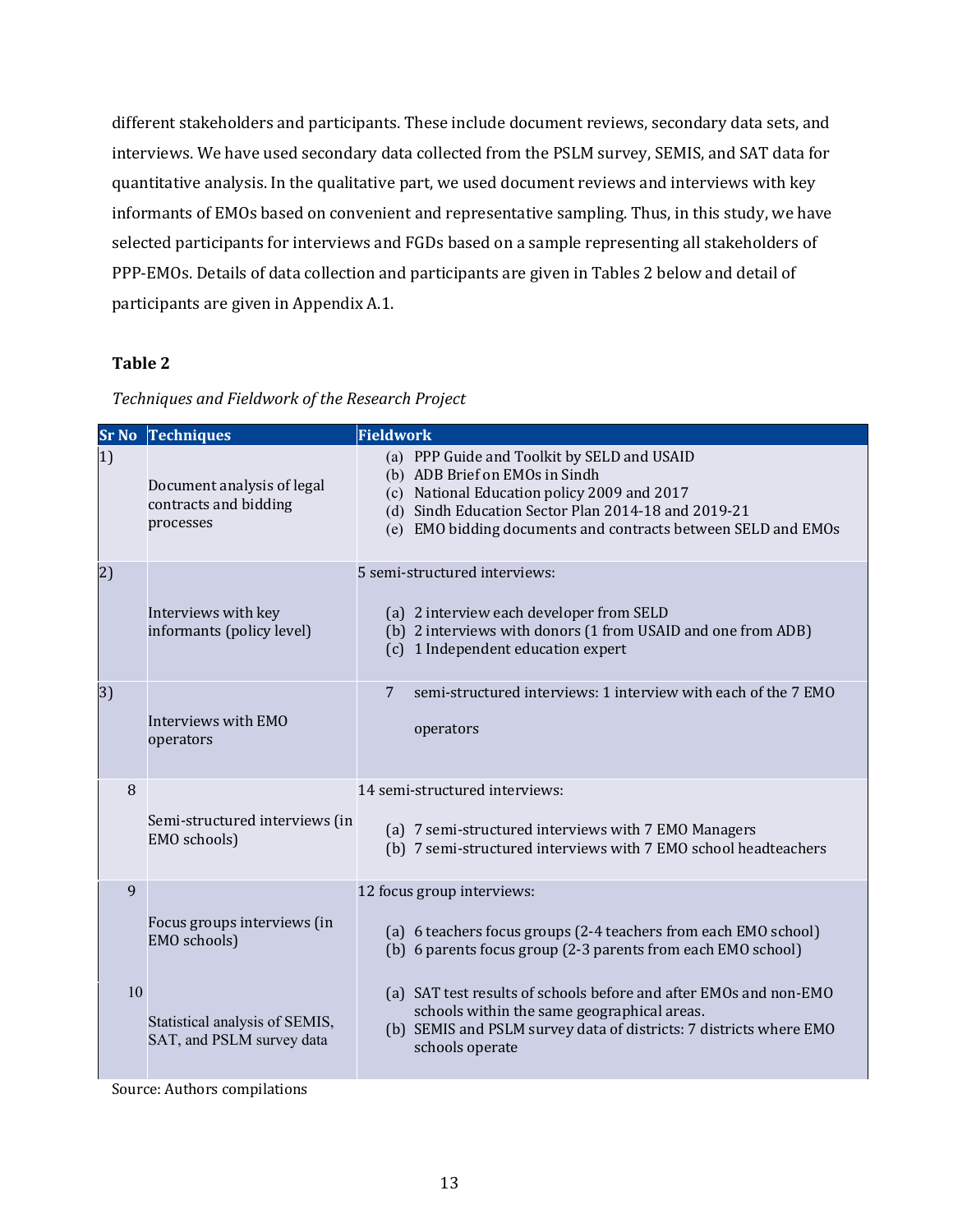#### *(c) Data Analysis*

In realist evaluation, the development of a logic model or theory of change helps in data analysis which is based on CMO. Using the CMO configuring tool determines the relationship between input and output (Marchal et al., 2012). In qualitative data analysis, recorded interviews were transcribed and later translated. The interview transcripts and document analysis have been coded in CMO themes that discuss the EMO initiatives' objectives, observed outcomes, context, and mechanism of PPPs through EMOs. In quantitative analysis, we have used the descriptive analysis tool to describe SAT, SEMIS, and PSLM data sets to examine the access, out of school and academic achievement differences between EMOs and other government schools. After analyzing above mentioned multiple data sets in qualitative and quantitative formats, we have concurrently integrated and triangulated qualitative and quantitative data and presented it based on the themes mentioned above (objectives) in the form of tables, charts, quotes for interpretations, and discussions.

## **3. FINDINGS AND DISCUSSION**

The findings of this study have been presented into two broader themes and their sub-themes: mainly address the research question(s) to what extent, how, in what way, and for whom PPP-EMOs improve access to education, ensure quality and equity education, and sustainability in the context of Sindh, Pakistan? The first broader theme highlights the findings relative to how PPP-EMOs in education are viewed in Sindh and how and through what mechanisms it is being implemented (i.e., *perceptions* and *implementation*). The second broader theme is relative to PPP *outcomes* the extent to which PPP models in education served to enhance access, quality, and equity in Sindh in achieving the SDGs and have been organized into a subtheme.

#### **I. Evaluation of Educational Reform Policy through PPP-EMOs in Sindh**

The main outcome of this theme is to broadly understand PPPs-EMOs and their governance mechanism in Sindh perceived by various stakeholders.

#### *(a) Definition, Scope, and Objectives of PPPs in Education by Various Stakeholders*

To unpack PPPs and their scope in education, we first explored the definition and understanding of PPP at different stakeholders' levels. According to Patrinos et al. (2009), PPPs arrangements are different to varying levels of government and private sector partnerships. Its definition and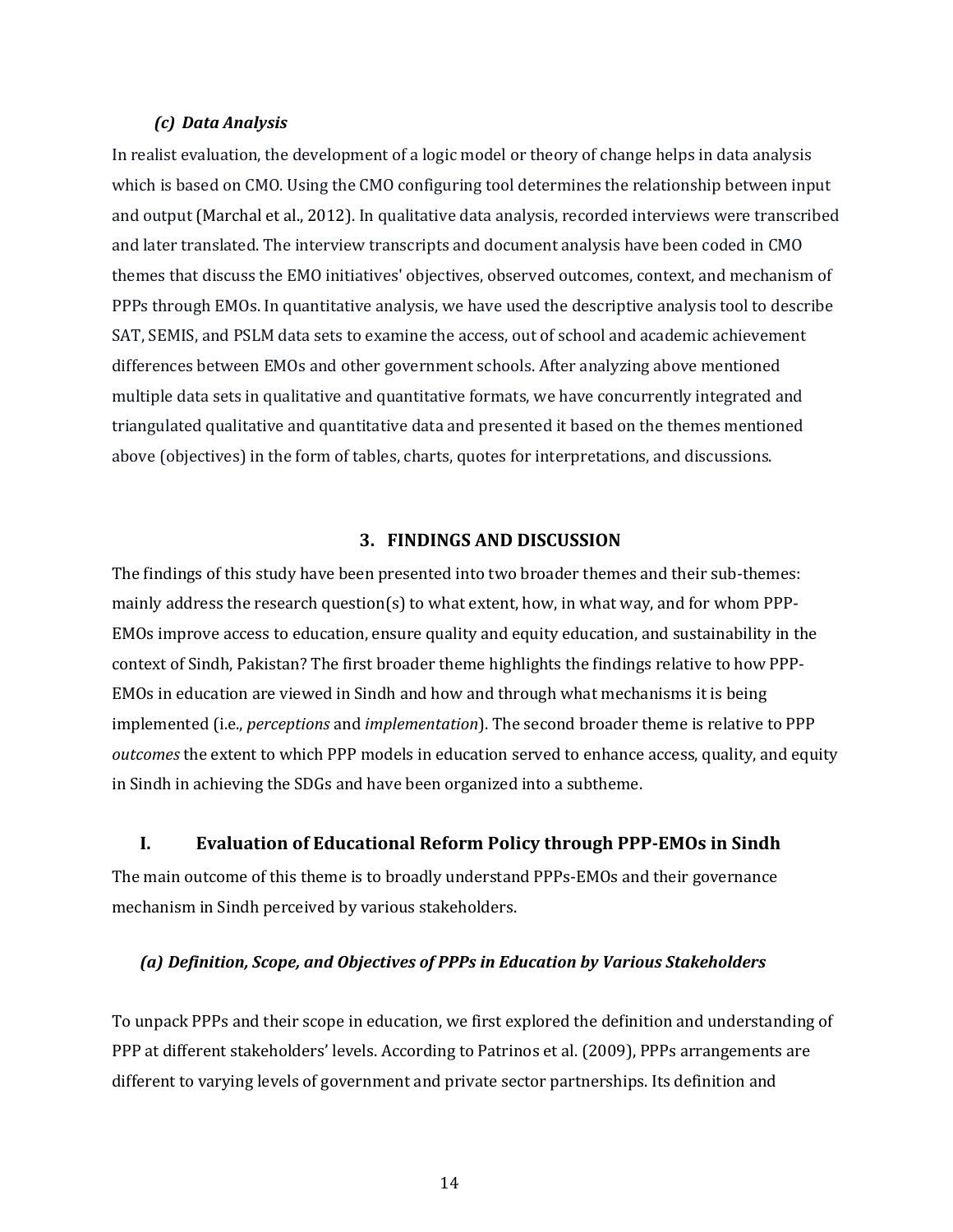understanding are rooted in ideology, countries' economic policies, social values, and the role of IOs and donor agencies. As per the *PPPs Guide and Tool Kit* (SELD, 2017), the PPP in education is described as a framework where the government role would be more regulator and policy developer. Meanwhile, the private sector's role would be to deliver service efficiently and effectively.

The role of donor agencies is significant in PPPs arrangement in the context of Sindh. The three main drivers of PPPs in Sindh, World Bank, ADB, and USAID, also have different strategies. World Bank pushes more vouchers and low-cost subsidy types of schools in Sindh. At the same time, ADB is investing more in secondary schools and building infrastructure. The USAID has primarily invested in the Sindh Basic Education Program; under this theme, they have supported drafting policies and funded establishing a school operated through PPP mode by EMOs. In our interview with a donor who designed the PPP model in Sindh, his response differed from the Sindh government PPP documents definition. His understanding of PPP was broader and more ideological rather than technical support in education:

I want to define PPPs [differently]... when [we] talk about PPP, people think infrastructure PPP, private finances to some groups of entity, get together and make consortium, to finance, construct, design, and operate big infrastructure road, high and railways... That's to be a very limited definition of PPPs. I worked with things like broader PPP: contracting schools, charter schools, voucher programs, private management of public schools. At the limit, you can consider anything PPP. [In] EMOs we are financing in the Sindh. Given that you can have any number of objectives of PPP: Access to quality, relevant skills just depend on the situation.

The importance of PPPs is also being oversold (Verger, 2012), which aid agencies later realized as "PPPs is one strategy and ongoing process and not a panacea. "It has been reported from donors that PPPs support the government to meet resource shortage through private sector participation. This way, additional support comes from communities, the private sector, and other regions. PPP reform allows the Sindh government to flex policies for private sector support. Along with donors, the Sindh government also reported that PPPs in education bring more resources, benchmarking, and accountability mechanisms.

Contrary to donors' perspectives, the logic and need of PPPs at the Sindh government level is viewed differently as one policy level person mentioned, "In PPPs, donor money is not a gift instead of a loan."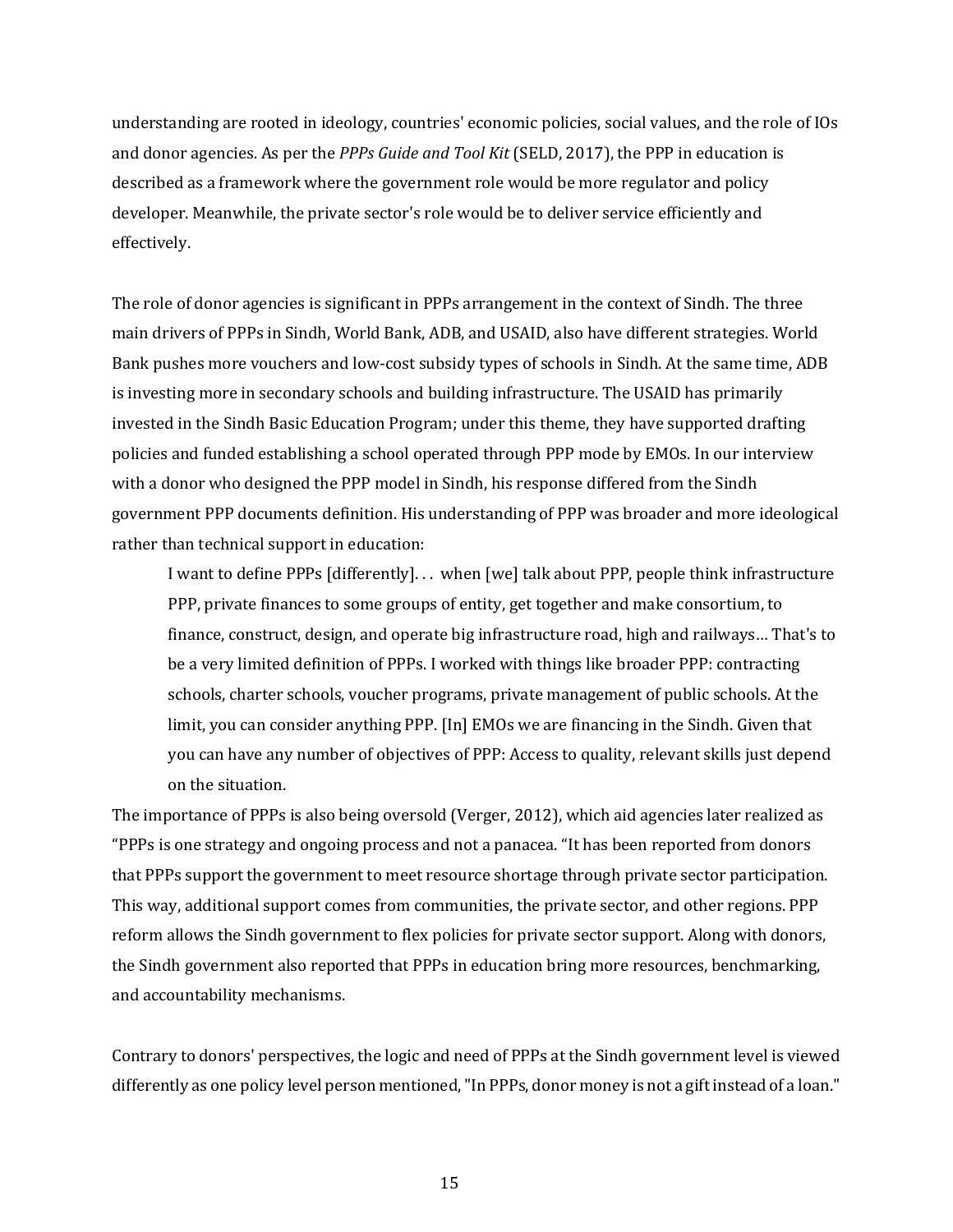Neither private sector brought its resources and investment. If the private sector brings, they could charge services in terms of tuition fees that are not allowed in education. Government brings its resources and money; donors help in policy designing. Further, they reported that PPPs needs had been sought when the public sector ultimately failed to perform its duty. The government has to meet its obligation of offering quality education and increasing accessibility through better governance. In these instances, the role of the private sector was found essential to implement educational governance. The private sector has an advantage because it has the power to fire those who do not work.

It is also reported that the PPP EMO concept has not been adequately translated and understood by the public. Spillane (2006) discussed that policy at the top-level designed and not properly translated through administrative support and training often gets distorted and misunderstood. At the operation level, partners confessed they signed the contract and read monitoring and other accountability but still could not fully understand the agenda of PPPs in a long-term scenario. Few schools operators suggest this is a unique setup if these schools should be completely handover to NGOs or private organizations and remove government teachers and staff. They show concern it is challenging to work with government-school teachers and get results. Contrary, others believe complete handover will distort the idea of partnership in the PPP. The private sector supports the government and builds its capacity. It is also not fully understood at the top and the local level. The head of the PPP node reported that many bureaucrats and local level administrators also create problems in governance; they feel government schools have been sold to the private sector. This shows the ownership of PPP schools is still lacking at the government staff level. Beyond the above discussion on PPP policies and their contracts complexities, there is a solid supporting voice at the school and community level. They believe the partnership model offers a unique opportunity to get services from prominent institutes and organizations, i.e., Sukkur IBA University and The Citizen foundation. 

#### *(b) Contextual Fit and Challenges*

The current PPP-EMO model has some advantages but also creates many challenges as the model is designed and suggested by donors. Donor-driven policies, i.e., PPP Guide & Toolkit and Sindh Capacity Development Project prepared under USAID sponsorship through Sindh Basic Education Program. However, Sindh government policymakers reported that these ideas of PPPs-EMOs are indigenous policy compared to other PPP policies, i.e., the foundation schools. In Sindh actually, EMOs were renamed after Sindh Education Management Organizations policy (SEMO); they claim it's more vibrant and workable. Despite this, after five years of policy implementation, the Sindh government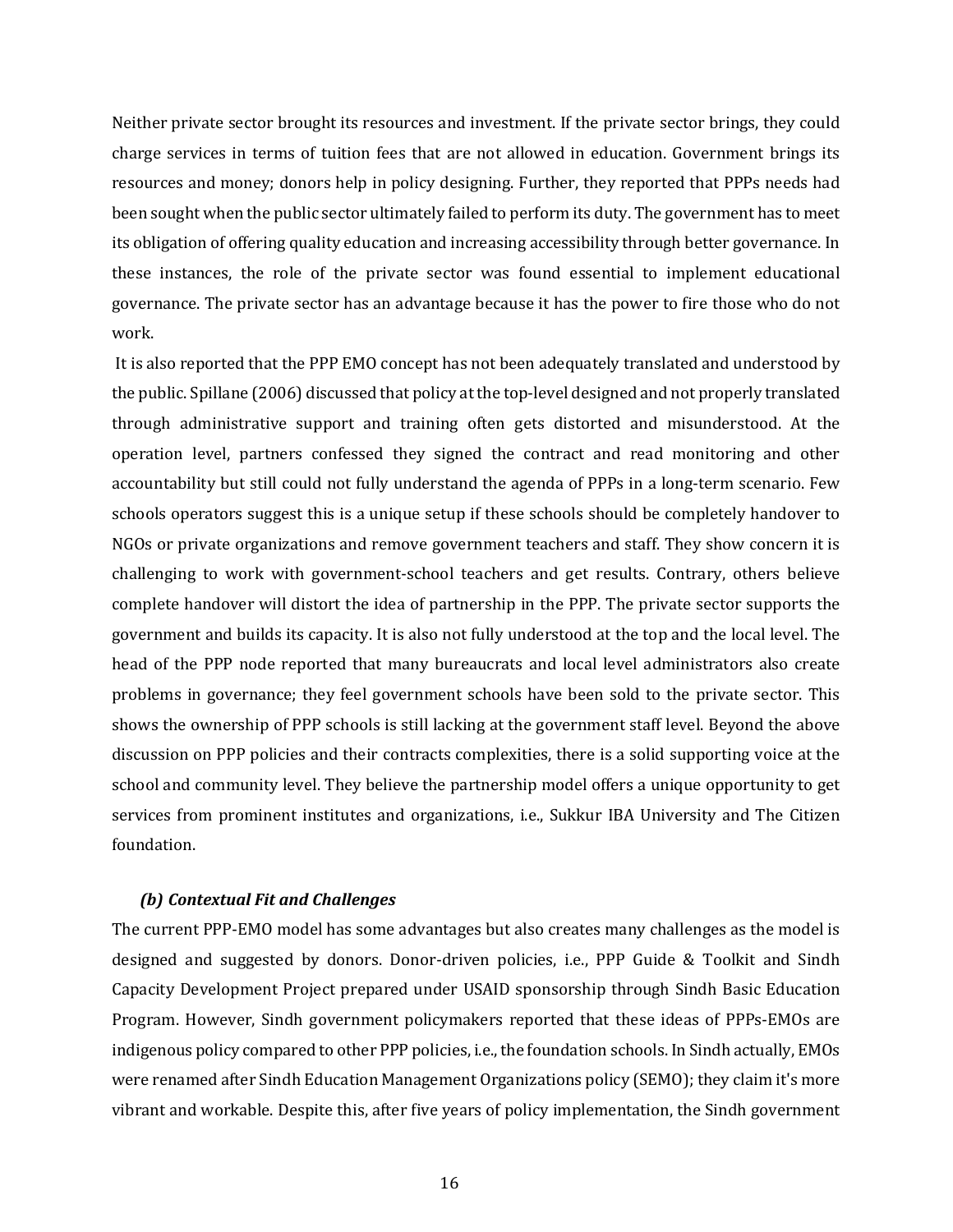shifted from the oversimplification and panacea approach of PPP to more contextualization of the model. Similarly, the Sindh government also realized the local understanding of any interventions as mentioned in Sindh education Sector Plan and Roadmap (SERP 2019-24):

A clear understanding of where and why children are out of school will be instrumental in developing localized strategies. This is particularly important in implementing the SESP&R priority program addressing the challenge of gender parity in enrolment and retention. (p. 5). 

It has also been reported that the government of Sindh is not fully autonomous in designing and implementing PPP policies. The education funding still relies on external cash inflow by donor agencies, and they have their preferences. As one of the donors mentioned in our interview, "Obviously, the development partner has some role in financing and designing. For example, in the Philippines, we developed with the Philippine government. Ultimately government is getting a loan; the loan has their design".

According to patrinos et al. (2009), "A crucial component of any PPP in education is an effective strategic (as opposed to piecemeal or ad hoc) communication plan as this can substantially reduce political risk and be an effective way of promoting a PPP initiative" (p.57). The EMOs model initially faced more challenges when the school was handed over to private schools' chains; a power struggle between government and EMOs staff sometimes resulted in clashes between both sides of staff. One reason reported is that private schools' governance seems different from governmentfunded schools because of their dealing with employees.

Not all EMOs understand local contexts, but some have solid contextual understanding by continuously serving the community through their social projects. A large majority of teachers, parents, and local level administrators believe PPP can work better in rural areas where it is needed, where government reach is not possible. Bringing PPPs intervention near government schools creates a sense of insecurity among teachers, leading to no-ownership. They feel all better and well-funded schools are being handed over to private parties. There should be clarity in the PPP model. Not all organizations are entering the field with a philanthropist approach or goal to serve and support the government in education; sometime, profit is also their motive. Increasing private sector interest also raises doubts among the public that EMOs in PPPs contracts earn profit from public money. The policy implementer and independent expert reported that the private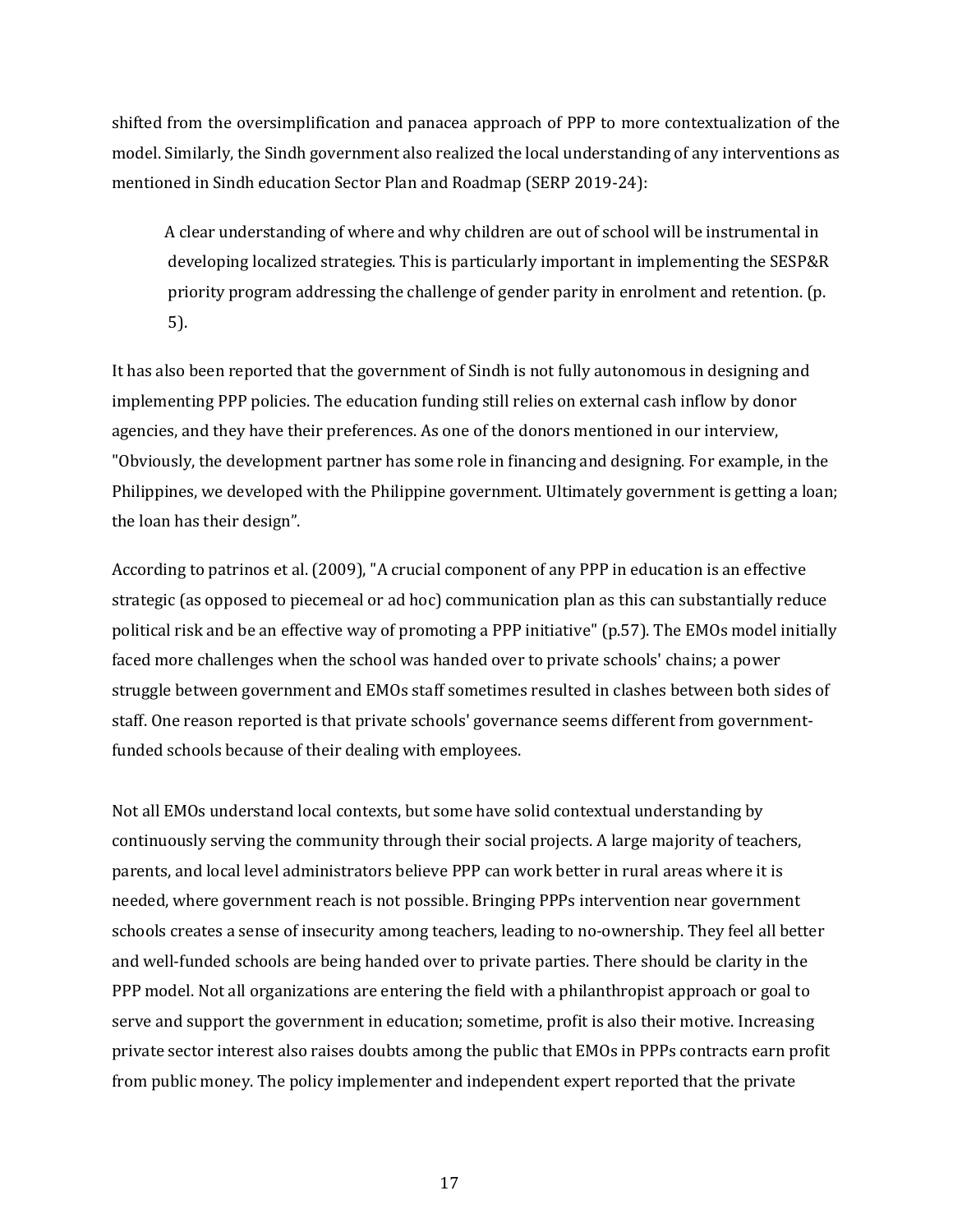sector has its interest, which could be a concern. Ad hoc policies also create an environment of dependency.

#### *(c) Selection of Schools Process: Contracts and Competitive Bidding*

We got some useful findings while reviewing documents and getting interviews with stakeholders. PPP in the shape of EMOs has some advantages but also disadvantages. The PPP-EMOs model has a somewhat clear policy and competitive bidding process than foundation schools. Their award is based on technical and financial proposals evaluation, which has been carefully designed. This practice has been reported to bring the best of the best organizations. In EMOs, the *Concession Agreement* of PPP clearly mentioned bringing industry practices in the education sector. There are Key Performance Indicators  $(KPI)^2$  enable the environment of accountability, and independent educational experts' auditors evaluate the KPI and ensure financial transparency. It has legal certainty, institutional arrangement, fairness, transparency, competition, contract sanctity, mutual support, and supplementary financing arrangement (SELD, 2017).

There are also some critical aspects of this model. It has been reported that in the PPP policy board of EMOs, many non-educator consultants work for education. Further, the PPP node at the government level is intensely bureaucratic, which contradicts the objectives of innovation. The school contracts need more incentive mechanisms beyond monetary rewards for bringing innovation. Selecting schools based on monetary incentives has many disadvantages. As expressed by one of the policies implementor of PPP-EMOs:

In my opinion, PPP should be more flexible [in awarding schools]. At the end of the term, a lot of organizations came to their technical proposal were strong; it's hurtful they lost because of the monetary aspect, as the lowest bidder won.

There is more evidence that the competitive bidding mechanism is creating issues. Many believe school selection based on competitive bidding compromises on many grounds of quality and equity; how can the lowest bidder ensure these criteria of ensuring libraries, lab, and concentrating more on disadvantaged kids. There is also a limitation in the spending budget; the budget of repair cannot be transferred to another purpose. These issues make EMOs less innovative in solving problems immediately. 

<sup>&</sup>lt;sup>2</sup> The KPIs for EMOs are given in Appendix B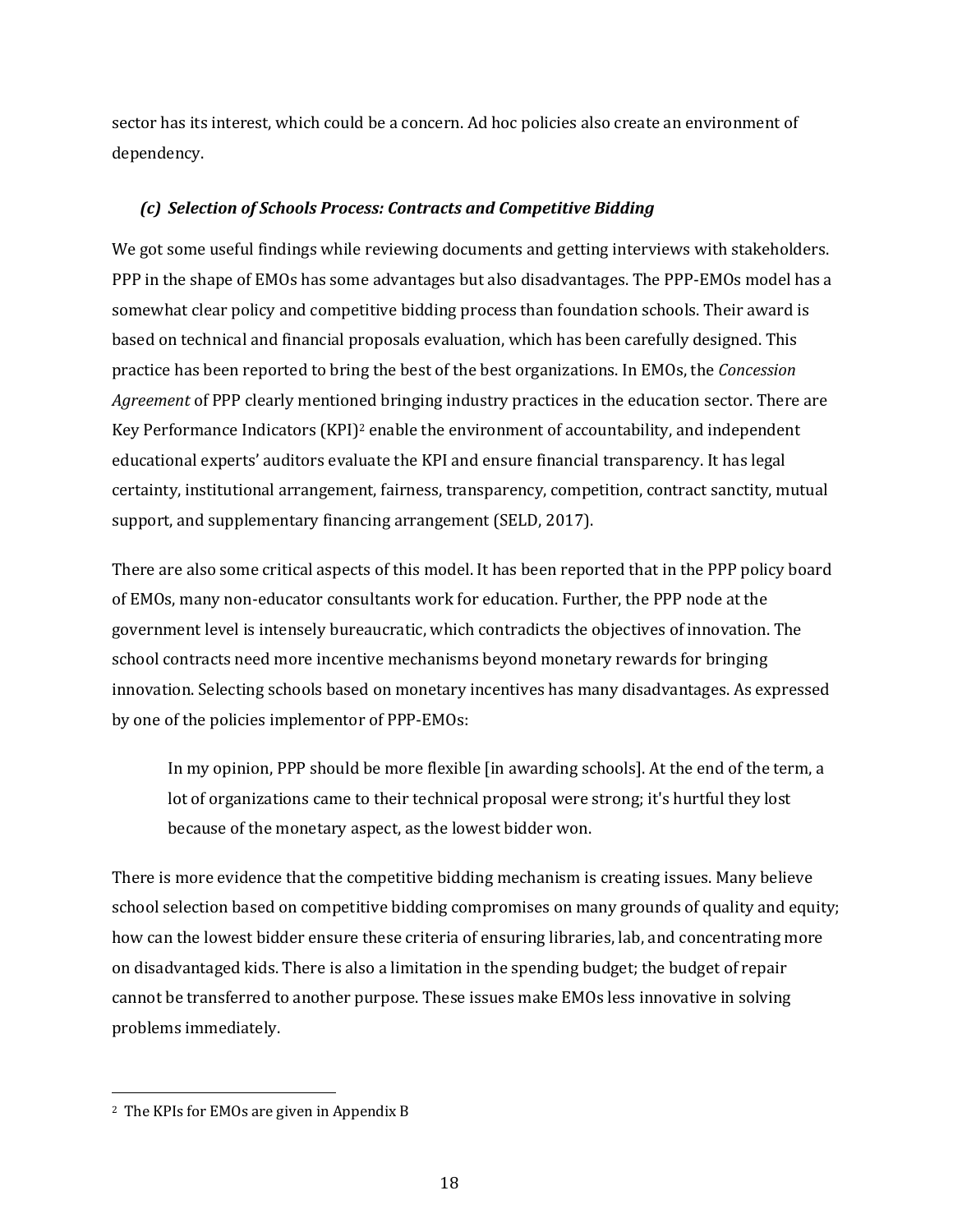#### **(d) Private Sector Participation in Education**

As per our investigation, the motivation to run schools is largely based on the supply side, depending on the government's incentives. The NEP 2009 and 2017 and policy documents of the Sindh government also seek the support of the private sector. The government realized the role of NGOs and community-based organizations are crucial and planned to support these organizations through various ways various, i.e., tax exemption, subsidy, and capacity building. It has been revealed by donors such as ADB:

One of the reasons for using EMOs is that be the SELD just doesn't have the capacity to run hundreds of new secondary schools, so they don't have the capacity to staff them support them, and really keep them running, so EMOs are a good model to use existing civil society or private sector companies to manage schools.

They believe civil society is passionate to invest in education. There were also large numbers of NGOs on the verge of decease due to the reduction of donor funding. The USAID and government of Sindh also realized to continue their services in the social sector; they are being incentivized to manage schools.

The motivation for private organizations is also very. Some social organizations or NGOs claim their motivation is to serve the community; some private schools chain claim they want to enlarge their activities, diversify their school system and ensure quality education. It is a win-win for both parties government gets better services, and the private sector earns reputation and revenue. Another reason for motivation was that NGOs were already working or thinking to diversify their work toward education, as government, USAID, and ADB already constructed buildings. So they became ready to embark on this established building. It was less challenging for them to enter than entirely building new infrastructure. Verger et al. (2020) argued PPP alone is not sufficient. There is a need to design PPP based on the context. So, the payment system should be aligned with a better design that ensures all three education goals, i.e., access, quality, and equity. Unlike foundation schools, the EMO model incentivizes organizations based on their better technical reports and plans, usually attracting better providers. As mentioned by one of the policymakers, "A system that incentivizes quality, incentivizes good providers to enter the market." The EMO model has more funding and incentivizes the private sector, but competitive bidding based on financial proposals constrains quality and equity to pay teachers well.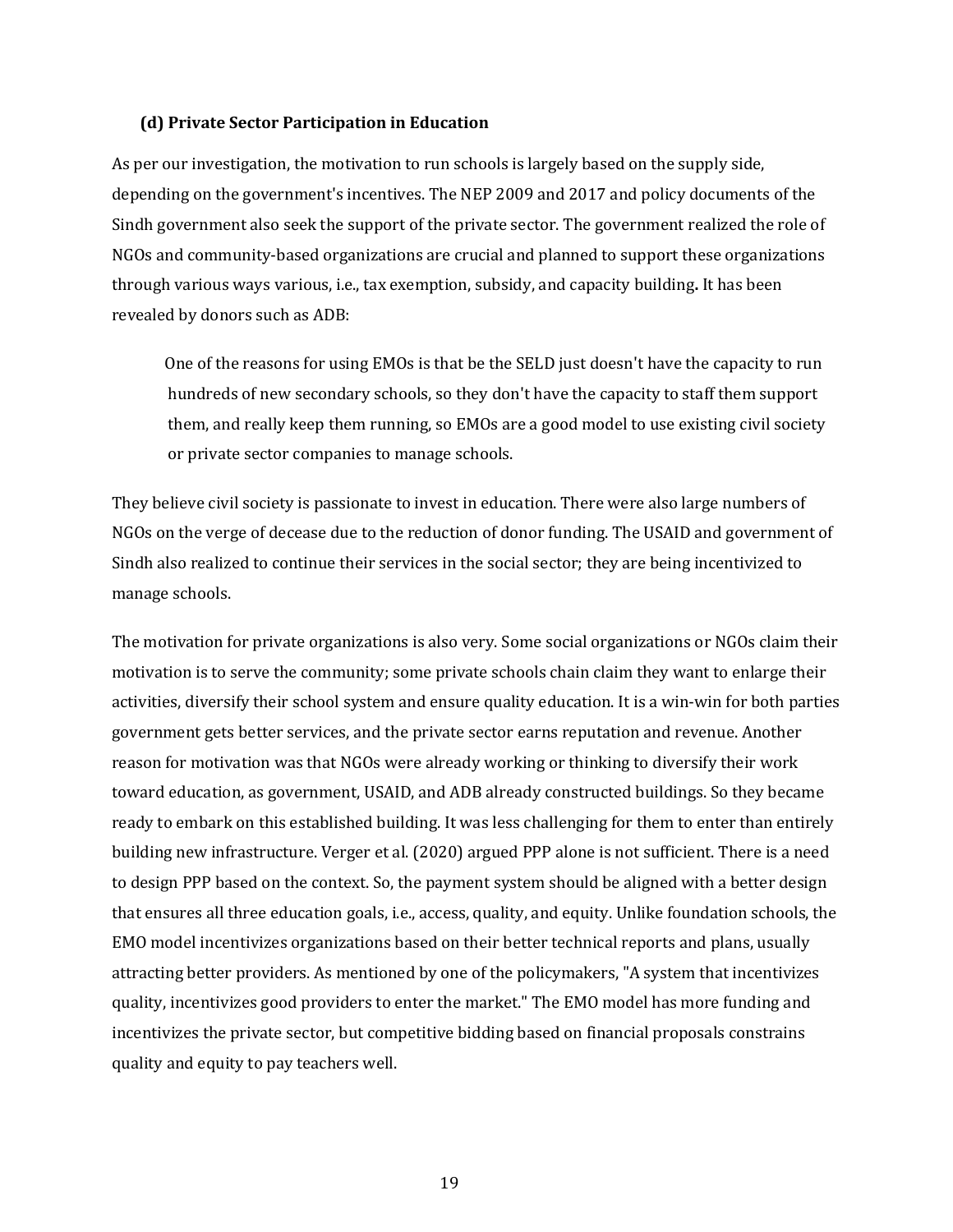Another scenario is being developed, as many private sector organizations are mushrooming in education as EMOs, and they have limited expertise in education, and their team is also naive. It has been reported they are good at manipulation and outsourcing proposal writing. These manipulative tools enable them to enter the market, which is also a matter of concern.

#### *(e) Governance Through Decentralization Autonomy, Competition, and Accountability*

There is no doubt that the poor governance of public schools in Sindh gives comparative advantages to PPP schools. The reasons are not simple but embedded in the social and political structure of the country. It has been reported that in the government sector, many primary schools were established without rationalizing but based on political motivations to appease constituents. School financing is also uniform in most cases where some schools remain disadvantaged because of the large number of kids and teachers. There is no mechanism to generate funds swiftly and hire teachers based on need. School headteachers and local administrators are not empowered to tackle these issues. As one government official at the policy implementation level mentioned:

In many schools, one can find a large number of kids but very few teachers; on the other hand, one can find a dozen of teachers but less than a hundred kids. We do not utilize the budget properly, and somewhere overcrowded teachers and fewer students and vice versa.

#### *Autonomy and accountability*

Commonly, government schools lack good governance and accountability mechanisms due to their centralizing educational administration. On the otherhood through PPP mode, they apply the concept of NPM. The NPM mechanism based on decentralization, school accountability, and incentive-based performance yields better output (Wilkins et al., 2019). It has been reported due to decentralization, decision-making about teachers hiring, remunerating, and firing process is swift and expected better outcomes could be achieved. It also can make pedagogical innovation and finance different units easily. PPP documents of the Sindh government describe that in PPP mode, NGOs and community-based organizations are encouraged by sharing the power of administration; they play their crucial role in supporting the government agenda by managing government schools. Compared to government schools, PPP schools are more empowered; as one EMO operator mentioned, "We have power, resources, and budget so we can improve schools . . ."

In most PPP schools, the administrative process is easy and meet parents' expectation. In the admission process, PPP schools administrators and parents showed satisfaction in taking care of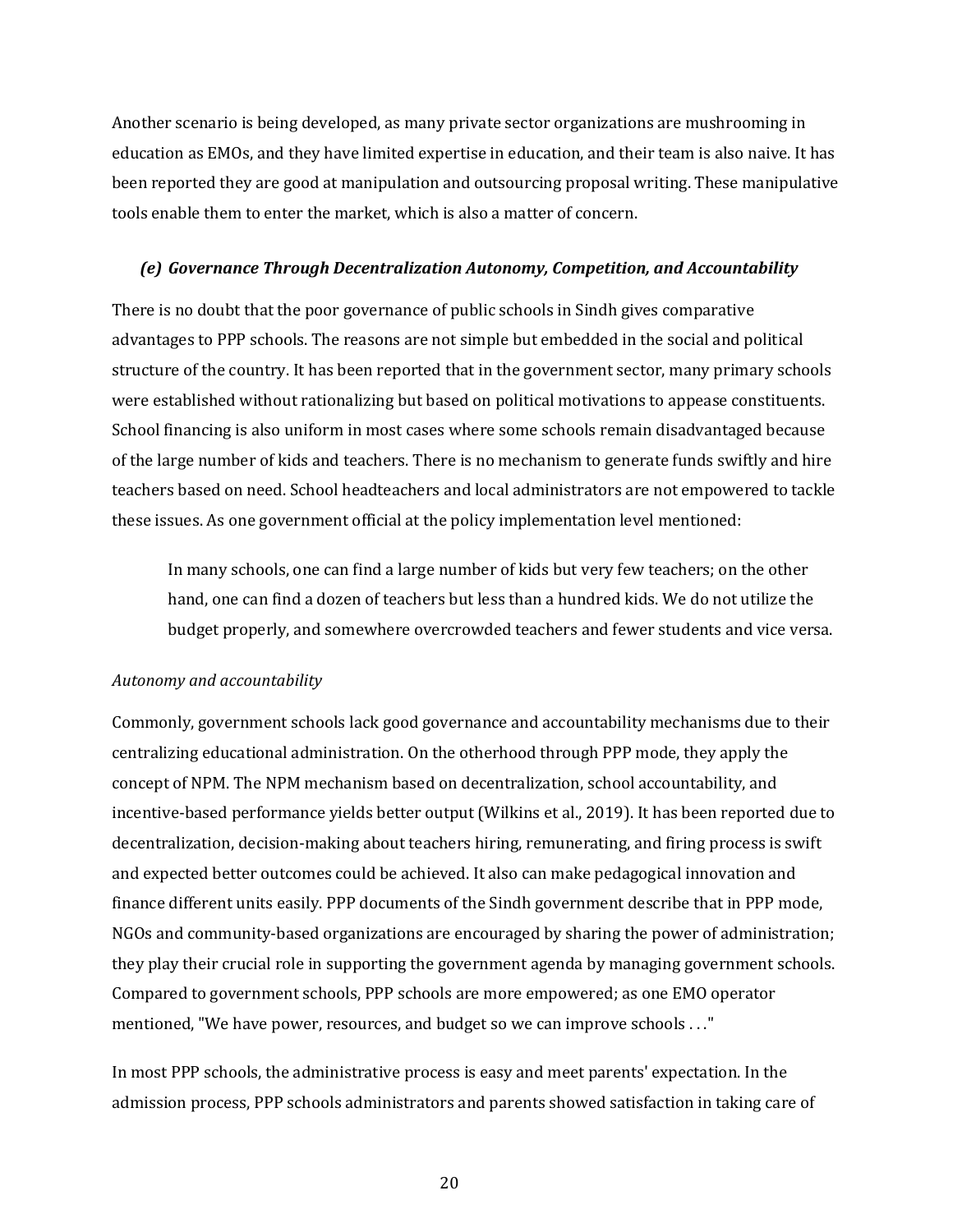students' records and cross-checking certificates and other issues when needed. There is also a follow-up of students' records. Government schools relatively show more bureaucratic processes; in those cases, many kids of poor and uneducated parents discontinue the schools.

There is an advantage in the new governance of PPP because of its cluster model in which the management of surrounding primary, elementary and high schools will be given to one school that would be called a hub. The cluster and consolidation policy may help to get the positive output of PPP as mentioned in SESP 2019-24. A larger hub of schools would provide facilities through the management and pedagogical support to satellite schools. This also includes cluster-based teachers' continuous professional development and quality assurance. Though this idea is still in the initial stage, this model seems to have more potential in decentralization and non-bureaucratic management. 

Compared to government schools in privately managed schools, it is common to have more accountability. However, UNESCO (2017) suggested that accountability should be beyond the practice of market- approaches such as students' report cards and penalizing schools by reducing their funds. It should be holistic, including supporting schools in resources and community ownership of schools.

#### *Monitoring and Evaluation*

PPP Policy experts and implementing agencies believe in Sindh province, and generally, in Pakistan, there is enormous inefficiency and lack of monitoring. In conventional government schools' large numbers of teachers are ghosts, and they have political backing, and the government can't make them accountable. As reported: "In many of the cases, teachers were somebody's brother-in-law's; whatever their qualification, they got appointed." In government setup, there are many constraints to fire teachers who do not perform. There is also less chance for deserving employees to grow based on performance. So, the government system won't yield adequate outcomes in education. There are also a lot of political and legal challenges, so nobody wants to touch those. So, the PPP has advantaged on it as narrated by one of the policymakers:

Regulatory environments are very difficult to operate, huge constraints on teacher hiring or firing in things like this  $[gover$  ment set up $]-$  one of the difficulties to hire the qualified staff and to pay them well. PPP gives scope to get around it.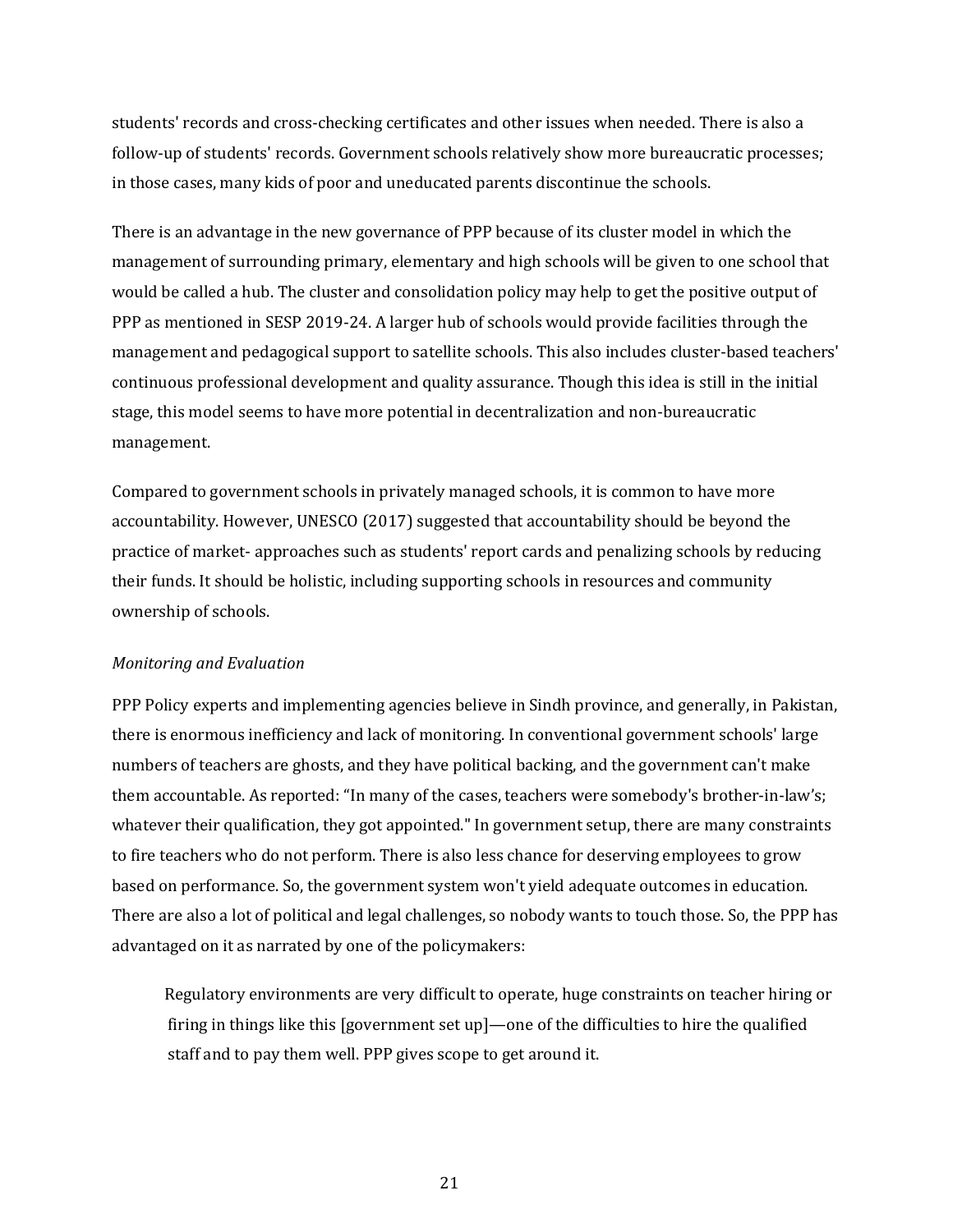So, PPP has a relative advantage as partners' performance has been aligned with educational quality and access, and there is a specific monitoring system that ensures accountability. In PPP, if teachers won't show up will be fired easily. As one policy developer elaborated, "there is accountability, it is hope [to] bring better management skills in the education sector. It is also about trying to pay what you need to pay." In the EMO PPP model, schools' monitoring and evaluations are enlisted based on Key Performance Indicators enrolled in the PPP document.

There is also adequate criticism of the monitoring of the PPP model. Despite SELD and USAID added condition of independent experts and audits who monitor and evaluate. As per our investigations, most experts lack rigorous educational knowledge and experience. These consultants are mostly hired on an ad-hoc based. As per (Steiner-Khamsi et al. (2016), their perspective for ensuring quality and equity in education would be narrow. It has been emphasized government should add more credible educational institutes in monitoring and evaluation, who continuously evaluate based on research and evidence-based information. Another issue in monitoring is that PPP contracts have a lot of grey areas. Many EMO partners believe these KPIs are somehow also ambiguous and contradictory. For example, KPI of increase students' enrollment, as they are already at full capacity of students' enrolment because schools have nice building and resources which attracts kids from other schools. KPI like community engagement and capacity building can be manipulated by fake reporting, and their impact cannot be monitored through self-reporting documentation of private partners. Organizations who know bureaucracy and have a better working relationship with the government can take advantage easily.

#### *Competition, differentiation, and innovation*

NPM in education claims that diversification and differentiation in schools create an environment of competition and innovation (Verger and Curran, 2014). As the PPP document of Sindh claims and hopes, new types and models bring new practices and pedagogical innovation. As per our evidence collection, some schools or organizations have competitive advantages and offer very effective training and professional development relevant to their classroom effectiveness. However, primarily the market approach of the competition itself distracts innovation. It has been reported that the innovation is more tied with the collaboration to solve chronic issues rather than creating competition. Another critical aspect of PPPs tantamount to innovation revealed by some participants is that education is being handed over to non-educationists; they only bring cosmetic changes rather than radical ones. Many PPP schools tied innovation with lesson planning, technology use, and student-centered learning. Though EMOs offer a conducive learning

<u>22</u>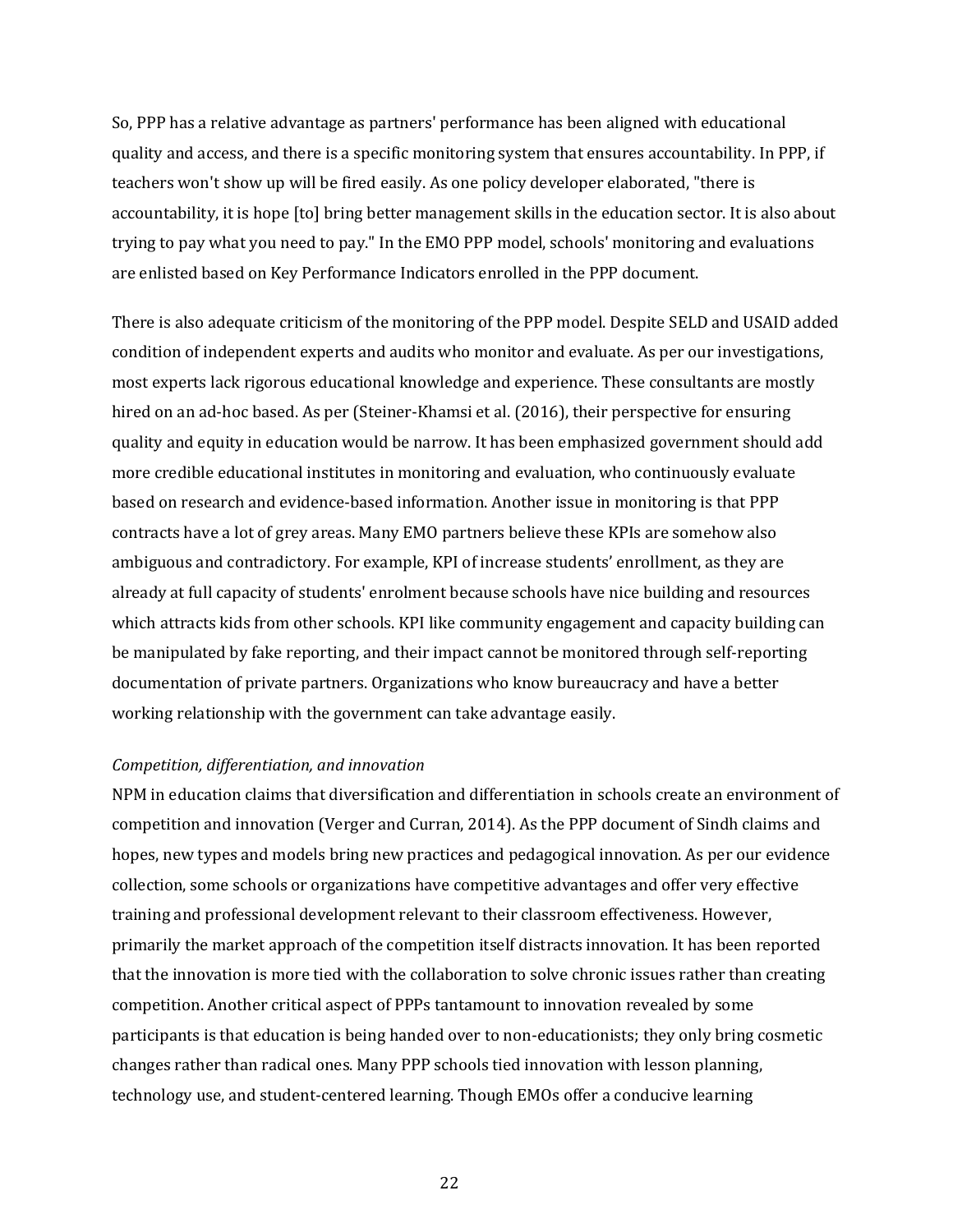environment due to their enough funding; however, no pedagogical innovation was found to solve poor quality issues and ensure equity in challenging areas. Only standardization and ranking of schools increased, which is the byproduct of the market-based approach in education (Steiner-Khamsi, 2016). Further, in the name of innovation and competition, schools have created a manipulative environment in the education system, where private schools owners and PPP operators attract parents and families by showcasing and focusing more on the English language. This practice also undermines the local languages.

#### **(d)** *Teachers Hiring Mechanism, Remuneration, and Security*

In Sindh, there is a teachers' recruitment policy for government schools, which is uniform for all based on specific criteria. Teachers' recruitment is being centrally administered through an open advertisement, which is a long process. However, in the PPP model, including EMOs, this structure is entirely different; they hire locally based on their need. The qualification and teachers' certification does not matter, and the process is much quicker than the government as many operators responded that they have a rapid decision-making process. Like they need a teacher of math subject they can finish the recruitment process in days. Even if they don't have a budget, they can hire a volunteer. They prefer a young female who can take less salary. In PPP documents, there is no specific guideline for teachers' recruitment. The lack of framework and mechanism also raises questions on ensuring teachers' commitment and proper regulation on the private sector as per the labor law. The salary of government-school teachers is many times better than the private sector. This is why only leftover teachers get jobs in PPP schools, so all teachers desire government jobs.

The big concern is being portrayed in the PPP model is that of fewer salaries and security for teachers. They are being hired based on simple contracts. Afridi (2018) reported that the PPP mode adds less qualified and low-paid teachers to the Pakistani system, compromising education quality and violating labor law. It is common among all teachers that government setup is more favorable for teachers, and in the PPP model, teachers are more vulnerable and insecure. Many teachers shared their stories that they are local, and they are looking for some experience and salary for survival, so PPP schools offer. If they get another opportunity, they will leave. It is also a common feeling among all kinds of teachers, in future PPP mode further encroach teachers' rights and there would be more pressure on teachers to show outcomes, and they won't be fairly compensated.

#### *(e) Financing, Efficiency, and Equity*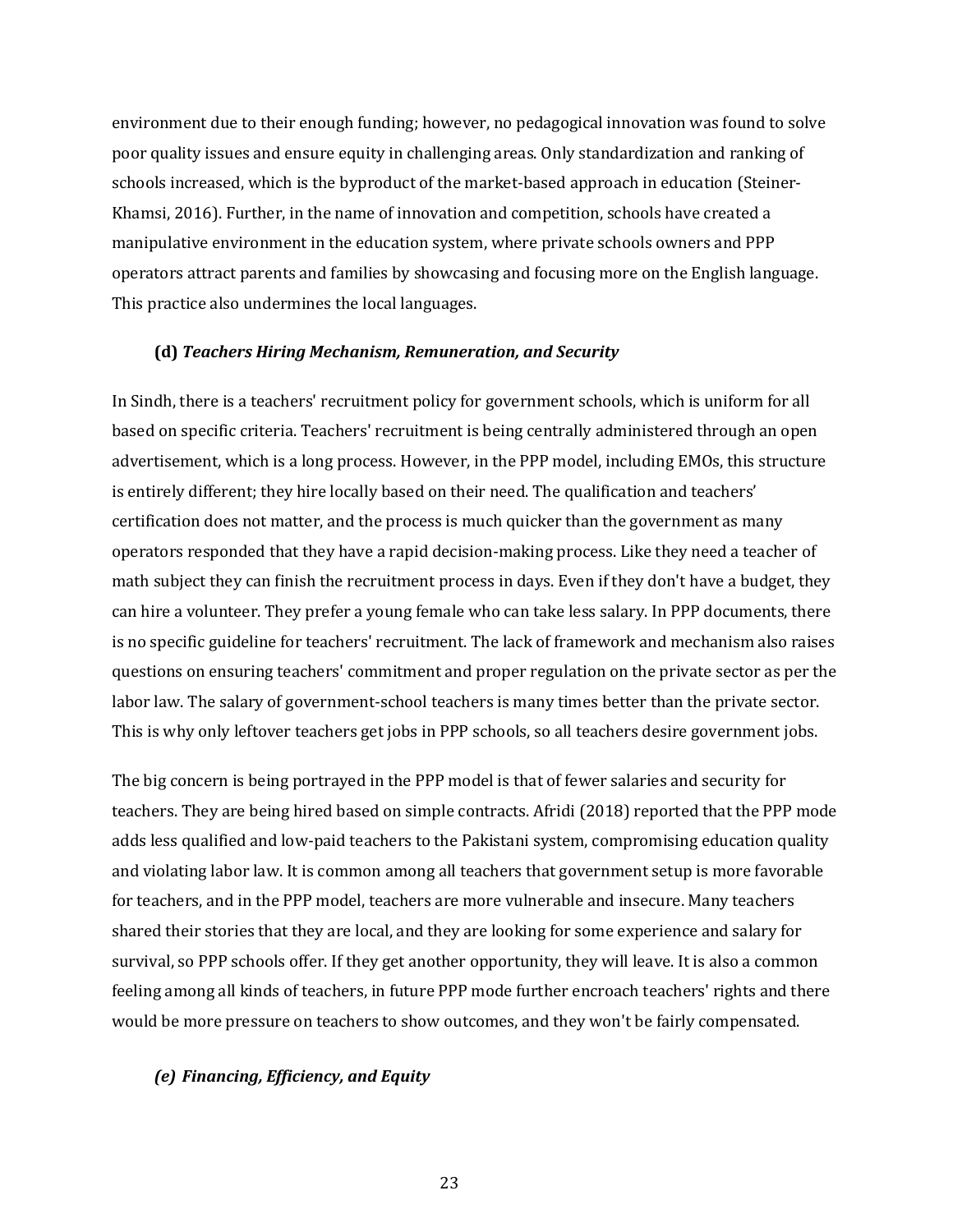Educational financing in Pakistan and Sindh is quite inefficient and unfair. Most of the school financing in the government sector is uniform or based on the number of students or special grants/funds approved through political patronage. Due to a lack of systematic and equitable financing, a considerable budget underutilized, as mentioned in NEP 2009 estimates, range from 20% to 30% of allocated funds remaining unutilized (MoE, 2009). The option of PPP is considered to regain trust in education and to make true educational goals. It is being claimed PPP is an innovative model, and the EMO model may attract better education organizations. As per our document analysis of the PPP, EMOs also have a more bureaucratic bidding process. Request for proposals and then selecting organizations also take a long time. The lowest financial bidding mechanism can compromise quality and manipulate the system. EMO model is comparatively more costly than government schools and even many times foundation model of PPP. The policy document creates another inequality; as per the document, international partner organizations have a higher bidding range than local partner organizations. The implication can be reflected in schools' output and disparity in students' quality.

As PPP models claimes their current design offer equity in education, based on our investigation, we found many loopholes. There is no incentive or extra support for students with a disability or additional support for teachers and staff who address these challenges. It has been suggested by various policymakers' that more equitable funds transfer in PPP could be through targeted vouchers, which has been suggested for Sindh. Allocating more vouchers to girls' education or paying more funding to schools that enroll more students with a specific poverty score can ensure equity. The cost of education and efficiency is more debatable in education policy and planning. Some donors have also suggested to the government that education spending should not be limited based on cost efficiency. If education is a core purpose, limited spending may not yield results. The limitation on spending and approved budget can also cause to hamper the motivation of innovation.

#### *(f) Community Participation*

In our interview process, donors and other policy-level persons believe that in PPP-EMO set up, with community support, there is the possibility to pool resources from donors, government, and community, which is successful in several countries. We also found that the involvement of community and participation of parents is essential in bringing out of school children and ensuring quality education. It has been confessed there are excellent people in government, they could not perform due to a lack of coordination with the community. Another factor in the absence of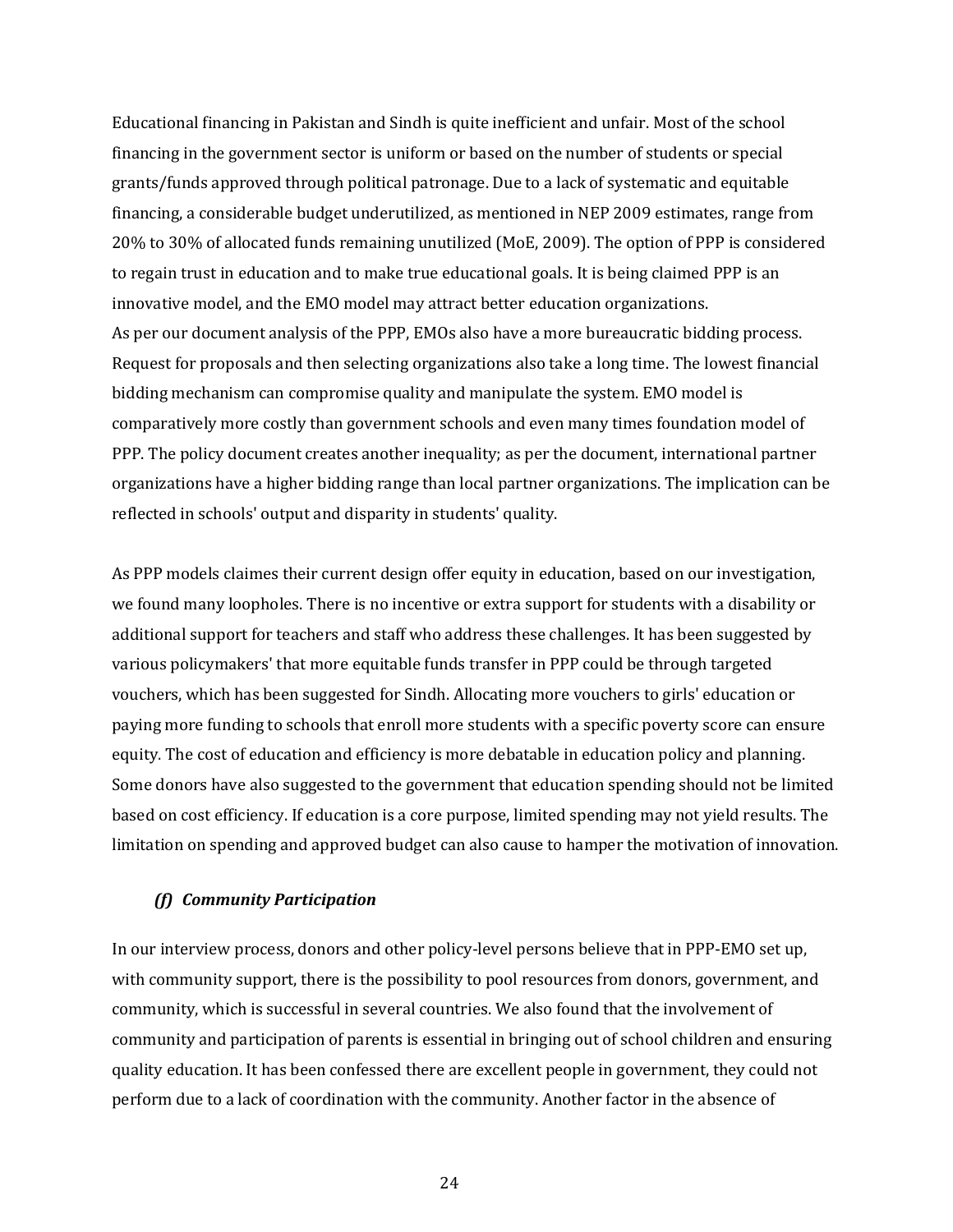democratic participation of the community is that there is a vast disparity in education in Pakistan. Most middle-class and affluent parents send their kids to private schools, so their interest is relatively low or negligible in government and government-subsidized free schools (Rashid et al., 2015). Now increasing private schools also reduced the parents' trust in government. As accountability from the parent side is reduced, the government schools are losing their quality continuously*.* 

It is being claimed that bureaucracy does not care about parents and community wishes in the government sector. The Private sector is more task-oriented, and without community participation, they cannot fulfill educational tasks and objectives. So, the PPP model is well suited to community participation. In the PPP design of EMO, there is a community mobilization unit, and community involvement is one of their KPIs. It has been confirmed from various stakeholders the level of community involvement, and trust increased in EMO set up.

The blind spot of this setup is that these mobilizations are funded and based on short-term goals. Among many PPP operators, these are considered less sustainable because if it's a one-sided push or drive that creates less bonding, it should be mutual. There is also a criticism of the PPP model that this model lacks democratic governance of schools, and parents and community are not empowered enough to keep schools accountable. In the PPP contract, government and private parties are directly involved and signatory. The role of the community is not legally and contractually guaranteed. So, in many cases, parents and community role is submissive and taken for granted. Many parents and school administrators mentioned this model increased parents' visits to the school. Still, their visit does not fully keep the operator accountable as most of the school's decisions are taken by the operator and governments. EMOs have their identity, power, and influence, and parents have no legal or social power comparatively. In designing education policies, policies are never discussed at the bottom level, parents' voices are never heard, even teachers feel surprised when new policies are getting implemented.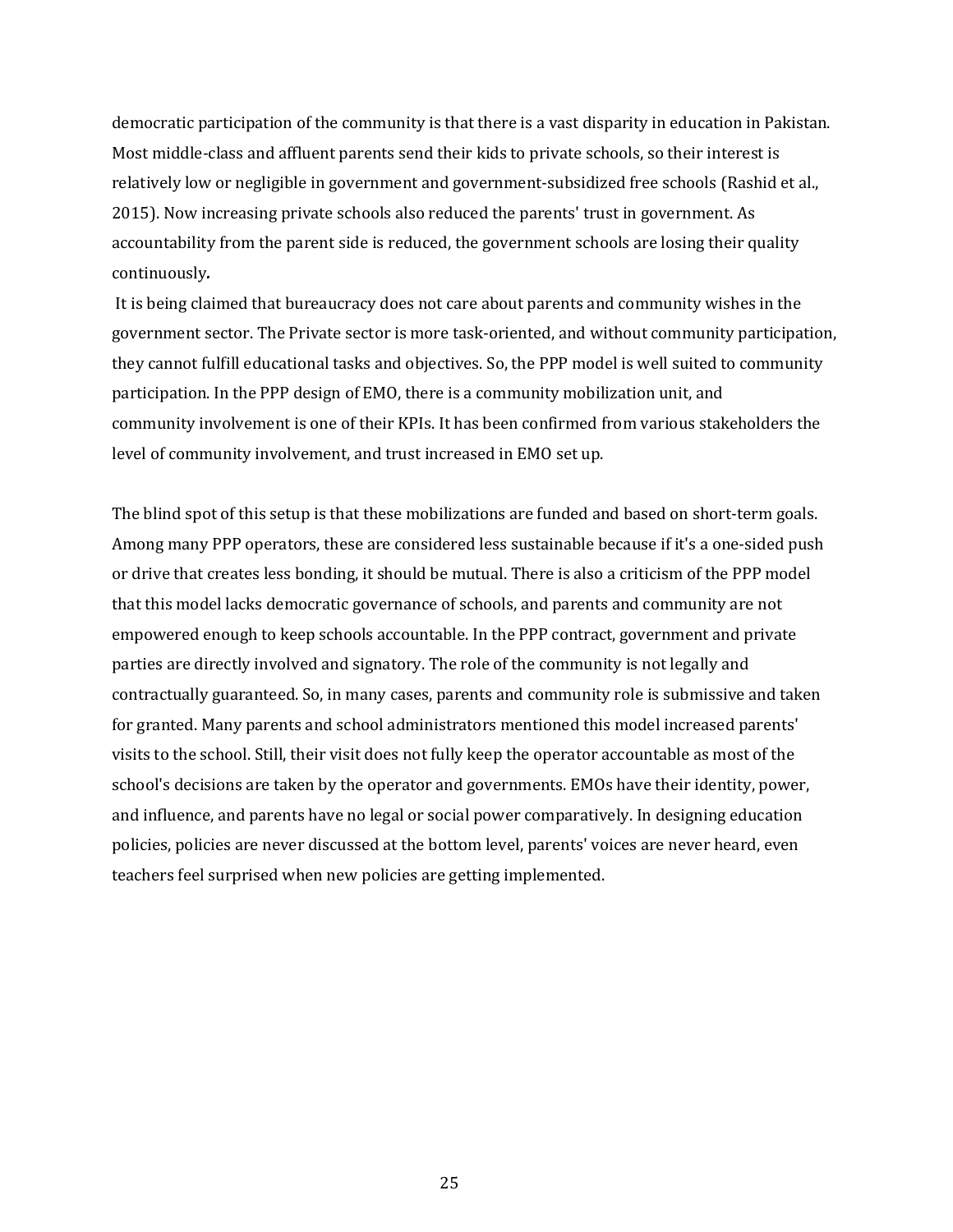## **II.** PPP-EMOs for Access to Equitable quality Education, and its Sustainability

The broader objective of this central theme is to discuss the findings of PPP in achieving the educational goals, i.e., access, quality, equity, and its sustainability in Sindh.

## *(a) Access and Equity in Education*

The primary rationale for PPPs in Education is to expand schooling in marginalized areas and improve educational outcomes (SELD, 2017). The inability of the government to add more postprimary schools and open new schools with an increasing population causes a huge gap in achieving the objective of access to education. It has been realized that the main reason for dropping out is that, initially Sindh government only targeted opening primary schools through PPP mode supported by the SEF. Currently, in Sindh, there are 45,447 public schools, out of which 41,131 schools are primary schools, making it to a massive share (91%) of primary schools. There are 12 million children of age 5-16 years in the province, out of which 6.67 million (approx.  $56\%$ ) are out of school (SELD, 2017).

It has been reported that learning lessons from a smaller number of middle and secondary schools, the PPP mode also reformed itself to focus more on post-primary education. It is hoped that current PPPs through EMOs can help to build and increase access and ensure proper schooling requirements. The right design and regulatory framework of PPP can also motivate students and parents to remain in touch with schools and increase students' attendance. As the EMO model of PPP shows some achievement in increasing access, the more considerable impact is still far behind. Table (3) below shows an increase in access by EMOs.

| <u>Deauches Enformance and Heechaance</u> |                |                 |             |         |             |                 |             |         |                 |  |
|-------------------------------------------|----------------|-----------------|-------------|---------|-------------|-----------------|-------------|---------|-----------------|--|
|                                           | Enrollment     |                 |             |         | Attendance  |                 |             |         |                 |  |
| <b>EMOs</b>                               | No of          | <b>Baseline</b> |             | Current |             | <b>Baseline</b> |             | Current |                 |  |
|                                           | <b>Schools</b> | Girls           | <b>Boys</b> | Girls   | <b>Boys</b> | Girls           | <b>Boys</b> | Girls   | <b>Boys</b>     |  |
| Beacon House                              |                | $\theta$        | 373         | 119     | 393         | $\Omega$        | 66%         | 96%     | 92%             |  |
| <b>CfC</b>                                | 14             | 2331            | 5472        | 3417    | 6608        | 59%             | 61%         | 100%    | 100%            |  |
| <b>HANDS</b>                              | 3              | 179             | 742         | 378     | 1039        | 43%             | 58%         | 77%     | 79%             |  |
| Sukkur IBA                                | 10             | 704             | 1616        | 1048    | 1940        | 58%             | 69%         | 56%     | NR <sup>3</sup> |  |
| IRC                                       | 4              | 649             | 2073        | 754     | 2366        | 25%             | 52%         | 57%     | 64%             |  |
| <b>SRCO</b>                               | 2              | 123             | 430         | 164     | 489         | 61%             | 65%         | 71%     | 70.50%          |  |
| <b>TCF</b>                                | 19             | 5701            |             | 6116    |             | <b>NR</b>       |             | 71%     |                 |  |
| Total                                     | 53             | 20390           |             | 24831   |             |                 |             |         |                 |  |

## **Table 3**

Source: Data collected from PPP node of Sindh government based on the report of 2020-21

 $3$  NR = Not reported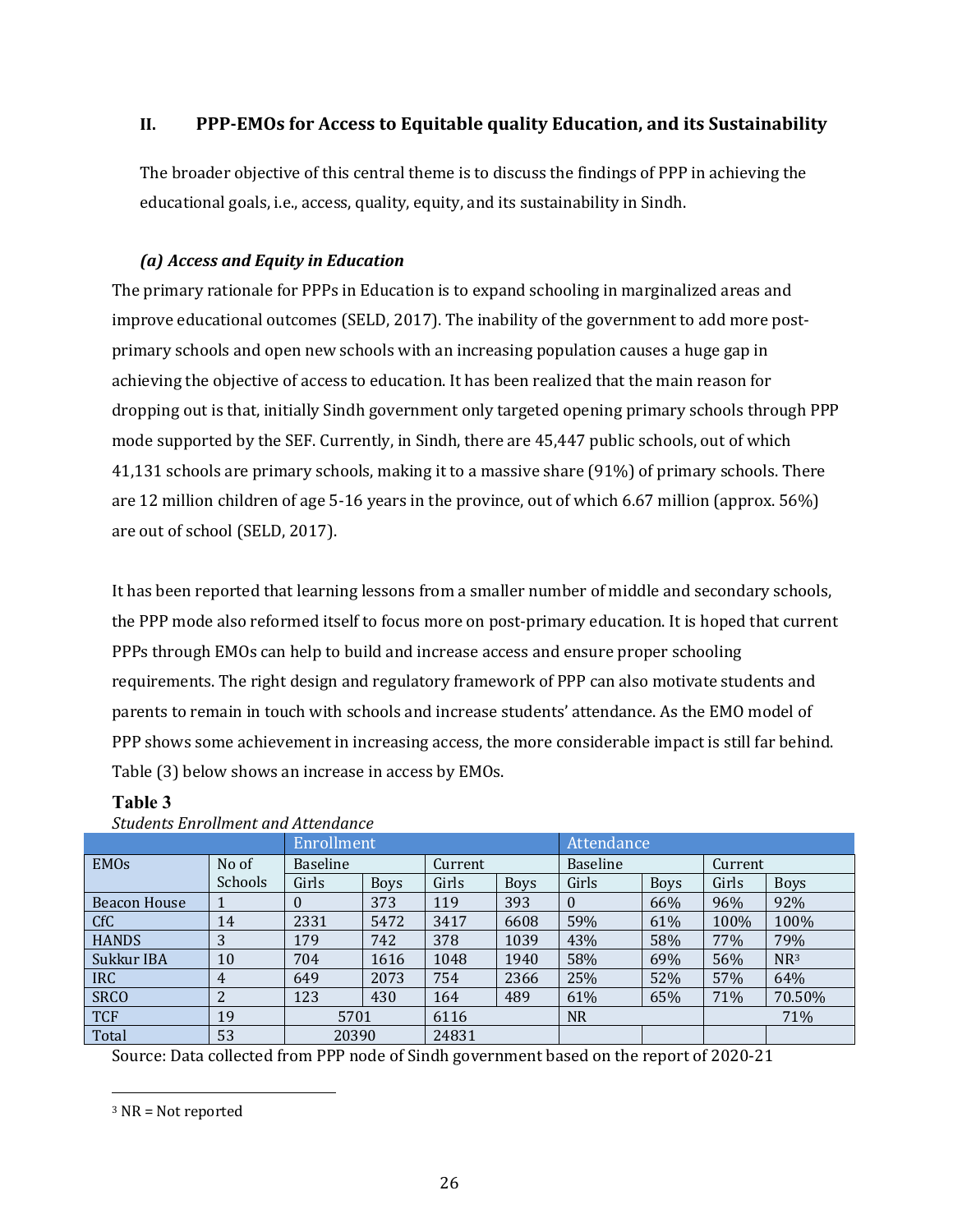The impact of education reform cannot be viewed in fragmentation. As SELD (2017) claimed, PPP-EMOs will largely address to bring out of school children increase more post-primary enrollment in selected districts. Based on our data analysis from SEMIS data of Sindh and PSLM surveys of these selected districts, the EMO model so far could not address the larger goal of educational access issue. Tables 4 and 5 below highlight the picture of EMOs districts before and after EMOs interventions. 

## **Table 4**

| Schools Monitoring Report of Selected Districts Before EMOs Intervention 2014-15 |  |  |
|----------------------------------------------------------------------------------|--|--|
|                                                                                  |  |  |

| Districts             | Students' enrollment     |                  | Total enrollment gender-wise |        |        | Primary completion rate |       | STR <sup>4</sup> | $\mathrm{OSC}^5$ |    |
|-----------------------|--------------------------|------------------|------------------------------|--------|--------|-------------------------|-------|------------------|------------------|----|
|                       | Primary+ pre-<br>primary | Post-<br>primary | <b>Boys</b>                  | Girls  | Total  | <b>Boys</b>             | Girls | Total            |                  |    |
| Khairpur              | 222377                   | 88530            | 192119                       | 118784 | 310903 | 61                      | 47    | 54               | 34               | 55 |
| Sukkur                | 110690                   | 43348            | 95092                        | 58946  | 154038 | 53                      | 38    | 46               | 30               | 47 |
| Larkana               | 154196                   | 101730           | 128924                       | 90002  | 218926 | 73                      | 60    | 67               | 31               | 50 |
| Kamber-<br>Shahdadkot | 129848                   | 42121            | 105785                       | 66184  | 171969 | 60                      | 49    | 55               | 31               | 71 |
| Dadu                  | 189381                   | 48299            | 140520                       | 97160  | 237680 | 68                      | 61    | 65               | 35               | 42 |

## **Table 5**

*Schools Monitoring Report of Selected Districts After EMOs Intervention 2019-20*

| <b>Districts</b>      | Students' enrollment    |                  | Total enrollment gender-wise |        |        |             | Primary completion rate | <b>STR</b> | <b>OSC</b> |    |
|-----------------------|-------------------------|------------------|------------------------------|--------|--------|-------------|-------------------------|------------|------------|----|
|                       | Primary+pre-<br>primary | Post-<br>primary | <b>Boys</b>                  | Girls  | Total  | <b>Boys</b> | Girls                   | Total      |            |    |
| Khairpur              | 258258                  | 92353            | 217215                       | 133396 | 350616 | 49          | 25                      | 38         | 39         | 48 |
| Sukkur                | 135585                  | 50654            | 112273                       | 73966  | 186239 | 99          | 68                      | 85         | 41         | 48 |
| Larkana               | 192352                  | 73623            | 152861                       | 113114 | 265975 | 54          | 42                      | 48         | 38         | 56 |
| Kamber-<br>Shahdadkot | 148549                  | 50402            | 119194                       | 79757  | 198951 | 51          | 35                      | 44         | 39         | 46 |
| Dadu                  | 173952                  | 58201            | 141682                       | 90471  | 232153 | 69          | 54                      | 62         | 38         | 40 |

Sources: Authors compilation based on SEMIS Sindh and PSLM survey 2014-15 to 2019-20 data

<sup>&</sup>lt;sup>4</sup> STR refers to the student-teacher ratio, calculated based on the number of students per teacher

<sup>&</sup>lt;sup>5</sup> OSC refers to the rate of out of school children at the age of (4-16), as per the given data PSLM survey (2014-15) and (2019-20)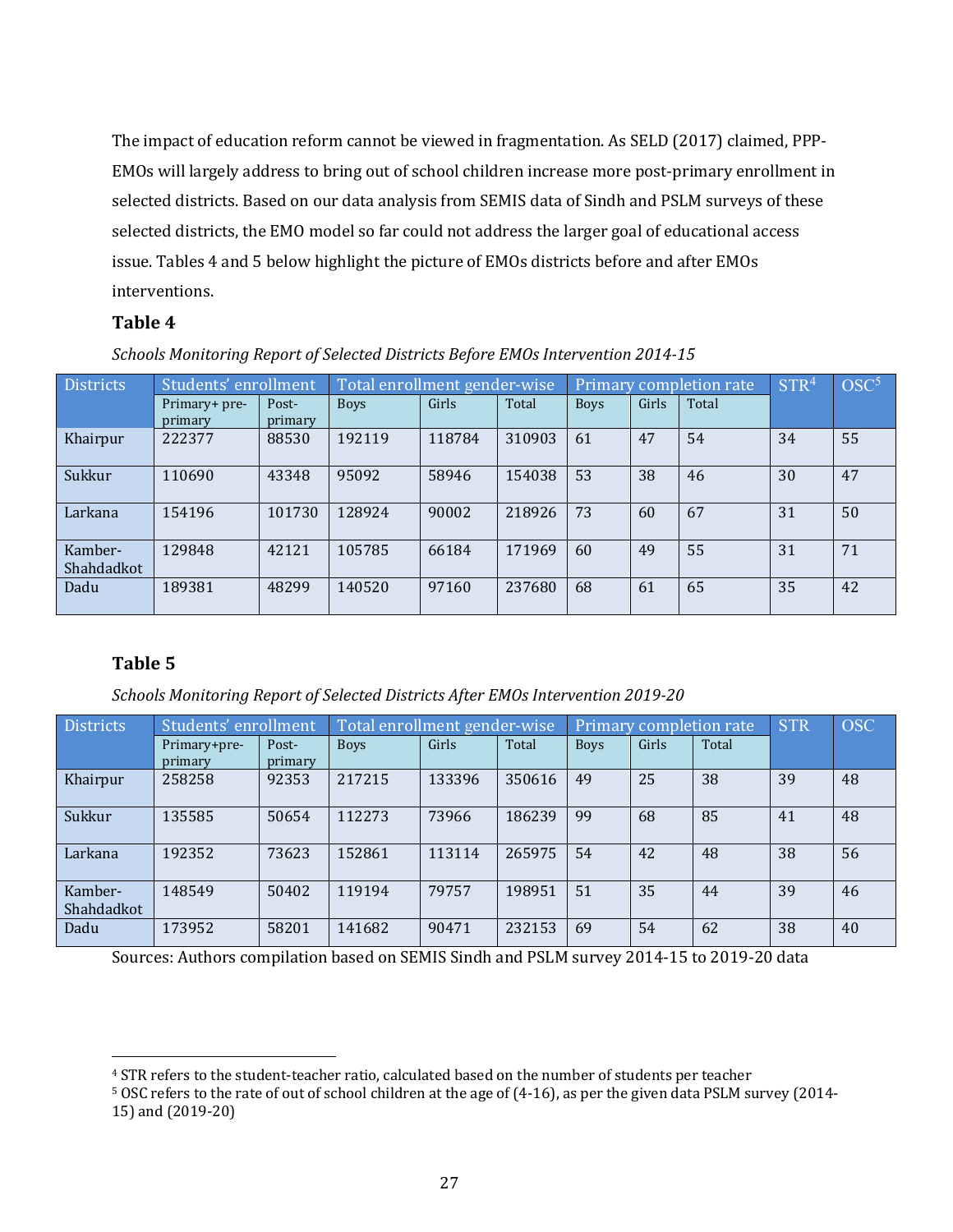It has been reported in interviews that PPP-EMOs have limitations to increase access because this model is quite costly, and their number of schools is relatively low as their current number is about 100. In EMOs, a school can accommodate a certain number of students. This has also created an environment of admission tests, excluding some kids from accessing quality education. Against the requirement of KPI, most of the EMOs operators responded that they don't go for admission drive because the capacity is already full.

Educational equity is a big concern and serious challenge in Pakistan. As NEP 2009 (MoE, 2009) mentioned:

The educational system in Pakistan is accused of strengthening the existing inequitable social structure as very few people from the public sector educational institutions could move up the ladder of social mobility. If immediate attention is not paid to reducing social exclusion and moving towards inclusive development in Pakistan, the country can face unprecedented social upheavals.

In order to increase kids from the disadvantaged and hard areas, the PPP model lacks a special mechanism or design. In Sindh, within districts, some villages are better than others. Somewhere there are tribal systems, some people feel more secure and interested, and others are apathetic toward education. Special provisions and targeted incentives can bring kids to schooling from challenging areas. It is reported that the current uniform policy of admission and schooling also hardly addresses those parents' issues who are continuously migrating for their livelihood. Though the PPP model has some advantages in retaining kids but fails to address those areas of kids who dropped out of schooling was because of the poor academic base, poverty, and child labor. The local partner suggested that there should be a remedial education in the PPP model along with an incentive or stipend for those students.

Based on our interviews with parents and teachers, we found that PPP schools are more attractive to girls' enrollment. Parents feel more secure to send their girls there as more female teachers recruitment based on convenience and need, which also win parents' trust. However, educational inequalities are mostly based on social and economic factors. The increasing role of non-state actors and the PPP model in education exacerbate inequity (Afridi, 2018). The concern raised by teachers and the community is that the current PPP design is framed on market values. Due to the nature of the PPP model being more market-centric, it incentivizes operators to select more ablebodied students. When I inquired from the operators, they all believed in equity. Still, they felt the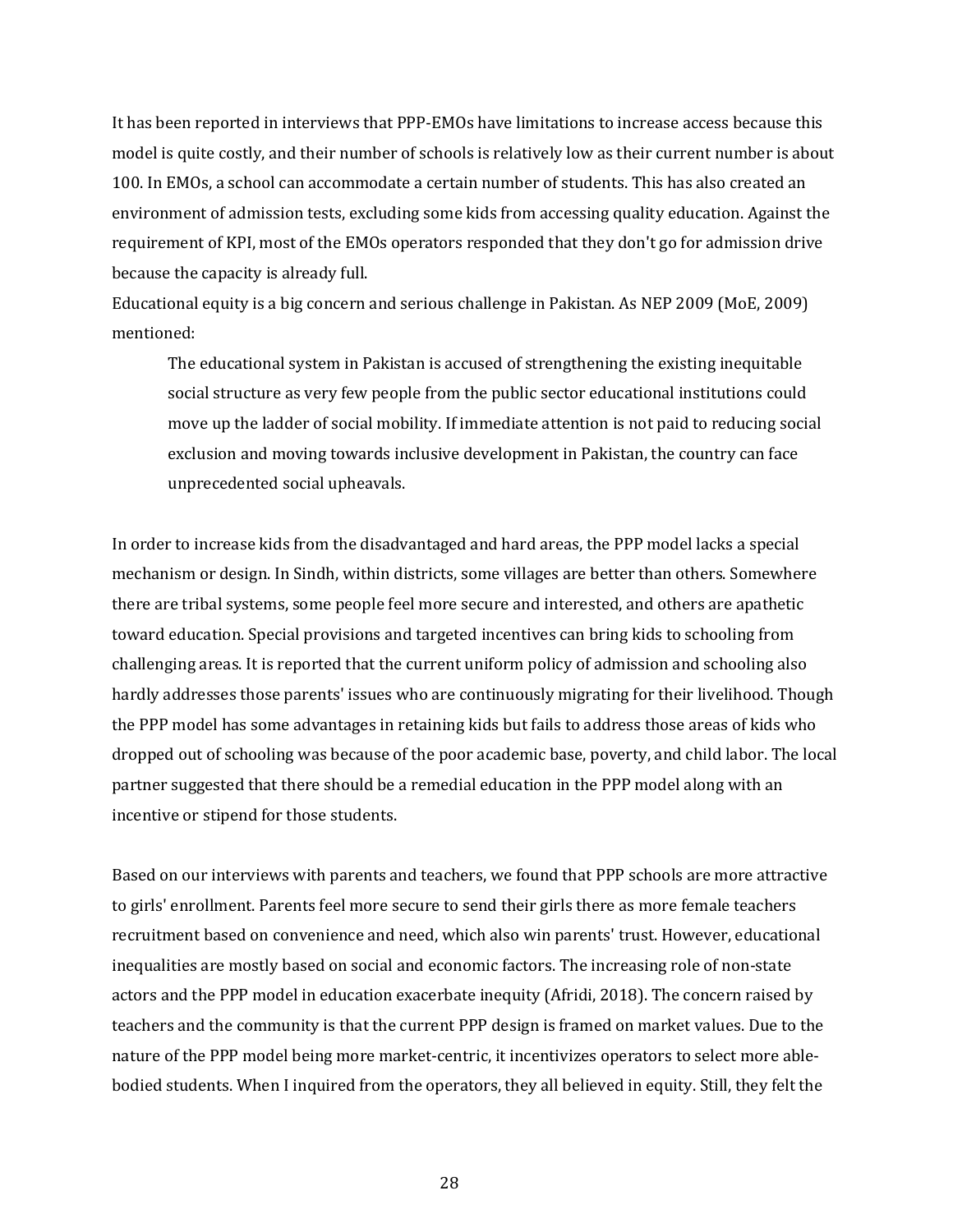system wouldn't support having students with different needs because schools do not have specialized staff and supporting material and incentives.

#### *(a) Quality Education*

Another objective of PPP in education is being aligned with ensuring quality education. The Sindh government has planned in SERP 2019-24 to increase educational quality through upgrading educational facilities, adding more qualified teachers, and inclusive education. As narrated by the PPP director, "PPP model adopted because government schools' quality was not improving, and big teachers' absences and lack of specialized subject teachers." The autonomy of schools through PPP offers a good opportunity to ensure quality. Though PPP schools offer some level of better-quality perception due to accountability, it has created a huge difference in quality based on different management of schools. Some PPP schools perform extraordinarily well, and some perform relatively poorly. This difference has been come out because some organizations have comparative advantages in operating schools. Poor regulations, more competition, and standardized assessments in PPPs carry the blame for less inclusiveness and more differences in quality. The current types of schooling and segregated quality assurance mechanisms also aggravate more segregation and less collaboration (Lubienski, 2003). Many parents feel education's moral and ethical dimension is being lost day by day, as education is becoming more business and given economic values.

Educational standards and assessments are also complex and are not properly disseminated in the minds of the stakeholders (i.e., teachers, parents, and administrators). Some believe quality education is that if students perform well as per their syllabus, others think students should have better result cards. Many teachers disclosed another challenge: in some PPP schools, kids have different levels based on their past educational history and huge disruption in schooling. It is challenging to ensure better quality education and teaching-learning without addressing their learning deficiencies and proper support from organizations. The current debate of quality education is never concerned with students' physical and mental growth, better communication of local languages, and solving complex social problems.

A significant factor to gauge quality is the annual assessment based on large-scale examinations and standardized tests. This is a more outcome-based approach to ensure and assess quality education. It has been reported that the major flaw in this approach is that it is not fair to compare schools of far-flung areas with urban advantaged schools. Students with low socio-economic status are always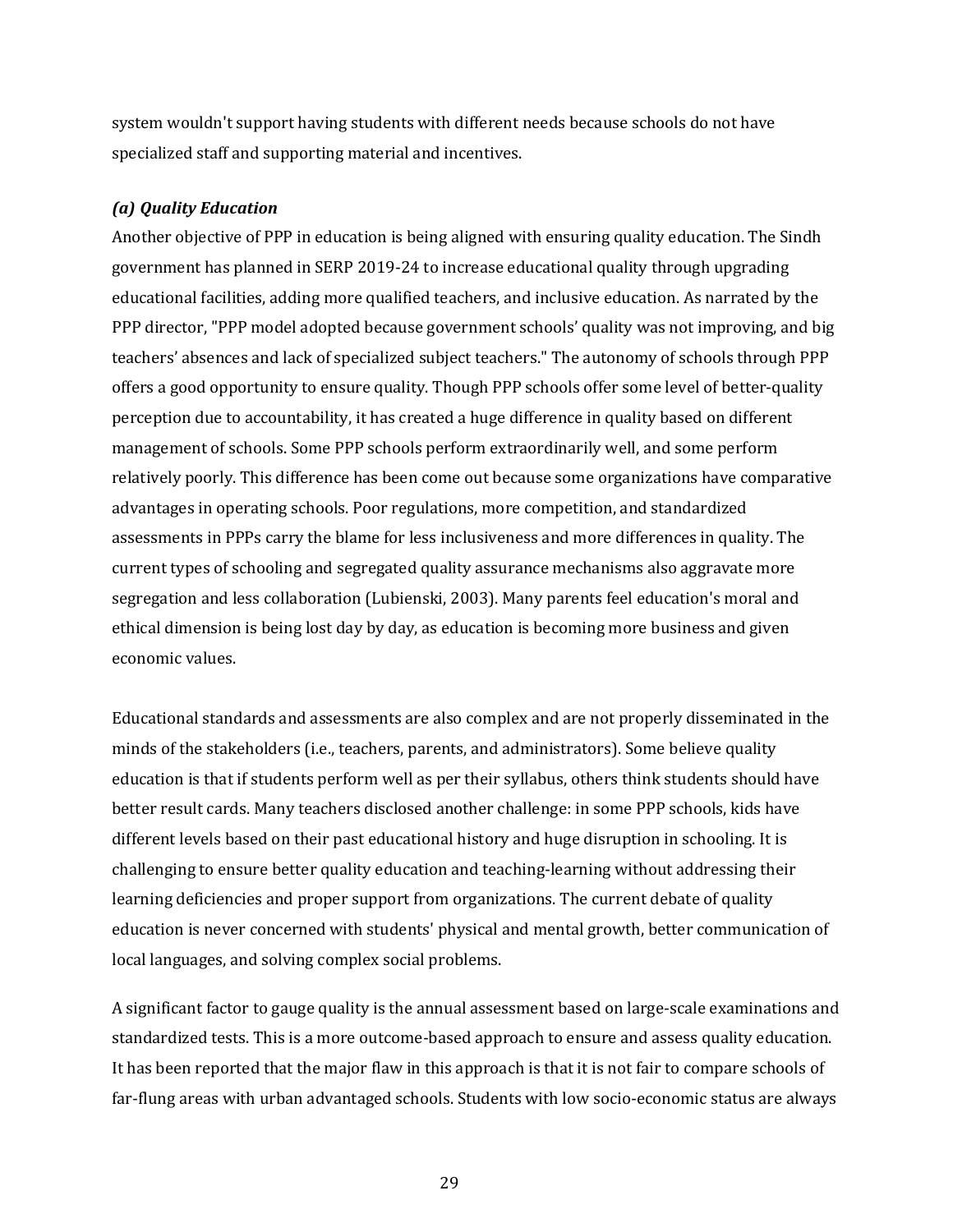portrayed as low achievers. Educational quality should not be limited to the test score but include students' participation, learning life skills, ensuring better availabilities of infrastructure and labs, and well-qualified teachers, which comes with the approach of input-based quality assurance (Steinner-Khamsi, 2016). Most of the neutral stakeholders believe overall quality education is the same at government schools and in PPP schools. Comparatively, PPP schools have better governance and management, which reduce students' and teachers' absences. On the other hand, PPP schools' teachers are low qualified and low-paid and can not teach advanced courses adequately. The Student Achievement Test (SAT) Sindh result (see in figure 4, 5, 6, 7.) also concurs with the results of no significant differences in achievement of EMOs and government schools of the same region (Fig. 4 and 5), and EMO schools before and after EMOs interventions (Fig. 5 and 6) respectively. 

### **Figure 4**



### *SAT Results of EMO Schools in Selected Districts*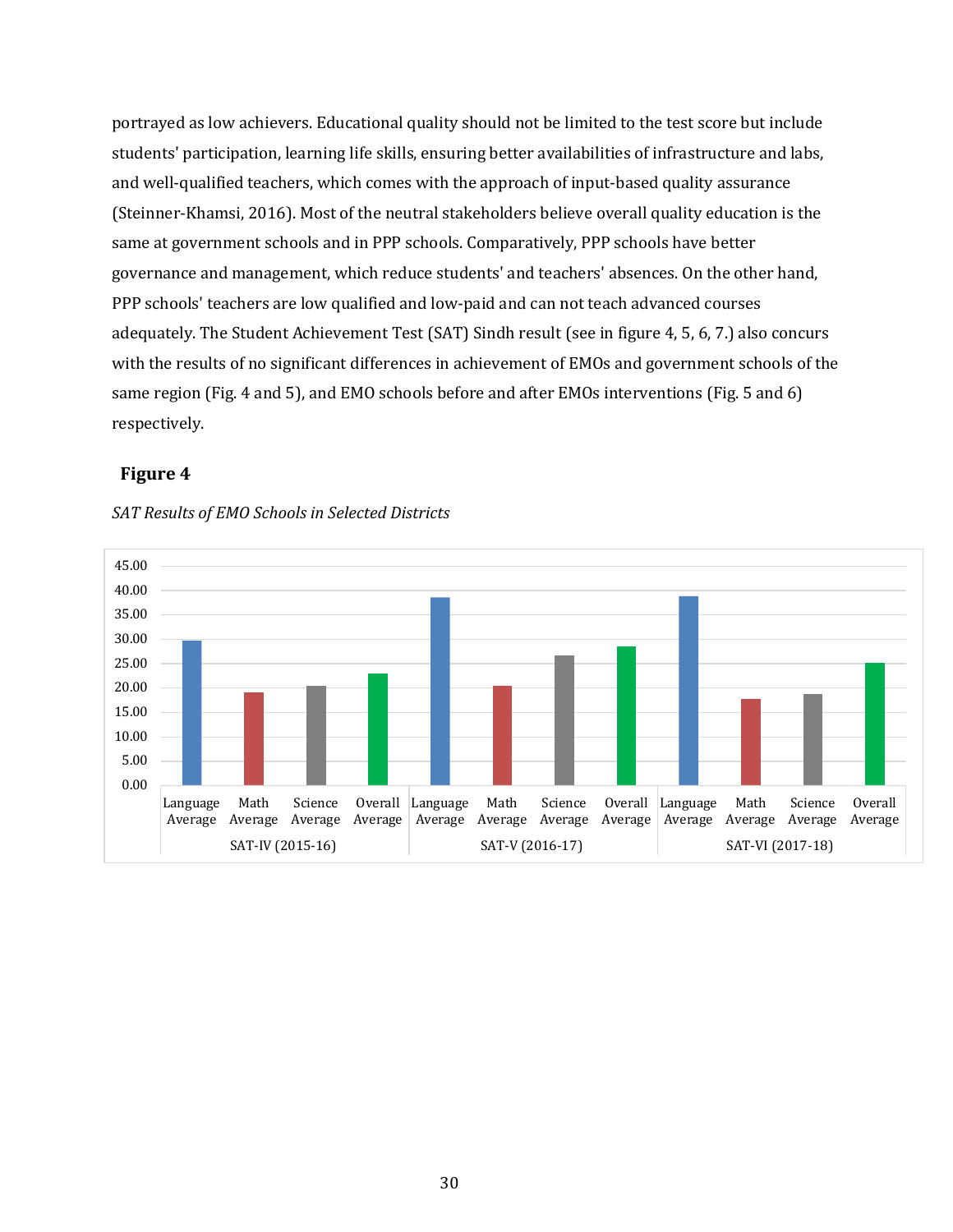## **Figure 5**





## **Figure 6**

*SAT Results of Schools Before EMOs Interventions*



## **Figure 7**

*SAT Results of Schools After EMOs Interventions*



Source: Authors compilation based on the analysis of SAT Sindh results

<sup>&</sup>lt;sup>6</sup> Selection criteria of non-EMO schools in SAT analysis were based on nearby non-EMO (government) schools in the same union council or tehsil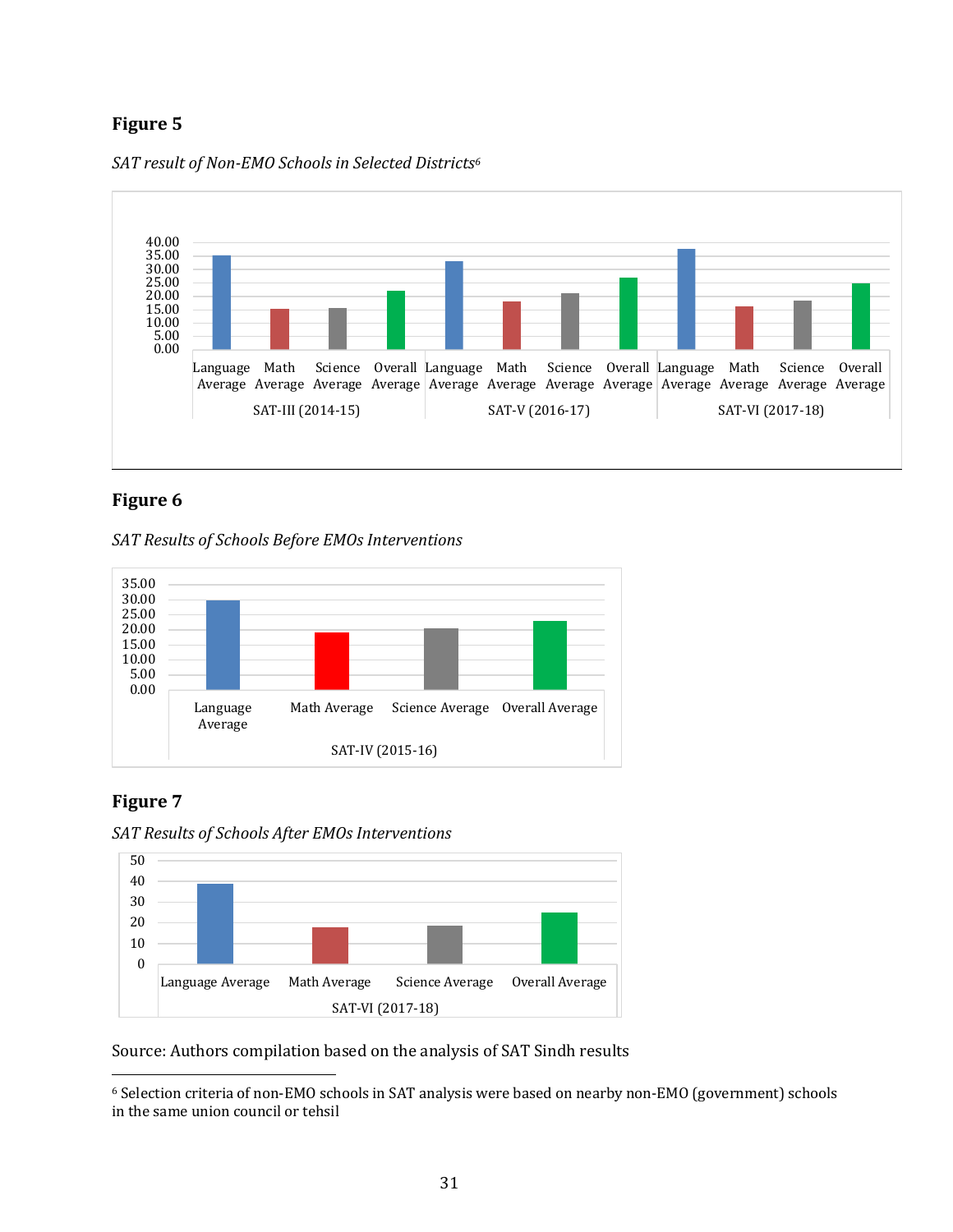#### *(b) Sustainability of PPP-EMOs in Sindh*

Though PPPs in education are currently rising in Sindh and Pakistan due to UN demand for access to education and external forces such as donor agencies, there is also a big concern about its sustainability among stakeholders. In the EMO model, schools are handed over to organizations for 10-year contract periods as per the requirement of USAID and ADB. These schools will learn from the process and will be sustained based on government funding. Many EMO operators and stakeholders show concern that as government bureaucracy and administration processes are outdated and corrupt, schools will struggle to survive. There are myriad examples in the context of Sindh, short-term donors supported schools closed, or they are performing poorly after their support pulled out.

It has been reported that the sustainability of PPP can be retained if these schools' financing is guaranteed. There should be a financial endowment with proper shape. Also, there should be a board of governance based on local experts and schools' staff, and they should be continually trained. Once organizations pull out, the school itself can run and pay teachers and staff bath rough the endowment and continuous government and community support.

It has also been reported that PPP schools cannot fill the government schools' system gap. This may lead to more wastages of resources by building an entirely new system. There is no evidence of the complete success of the PPP model (Verger et al., 2020). Rather than opening PPP schools everywhere, the Sindh government has recommended planning to open in the targeted areas where government machinery cannot work properly or is out of reach. The government's intention is not to harm other schools. However, if schools are developed based on market mechanisms that emphasize competition, it also affects other schools. As per our visit and get getting views from teachers and school administrators, they responded that due to better perception about the performance of PPP schools, there is pressure from parent sides to pull out their kids from government schools to get admitted in PPP schools.

As the objective of PPPs is to be a helping hand of government, their defined role should be more supportive of government schools based on cluster school model and through innovative ideas. This will increase collaboration among schools through better teachers' professional development to achieve the same goals.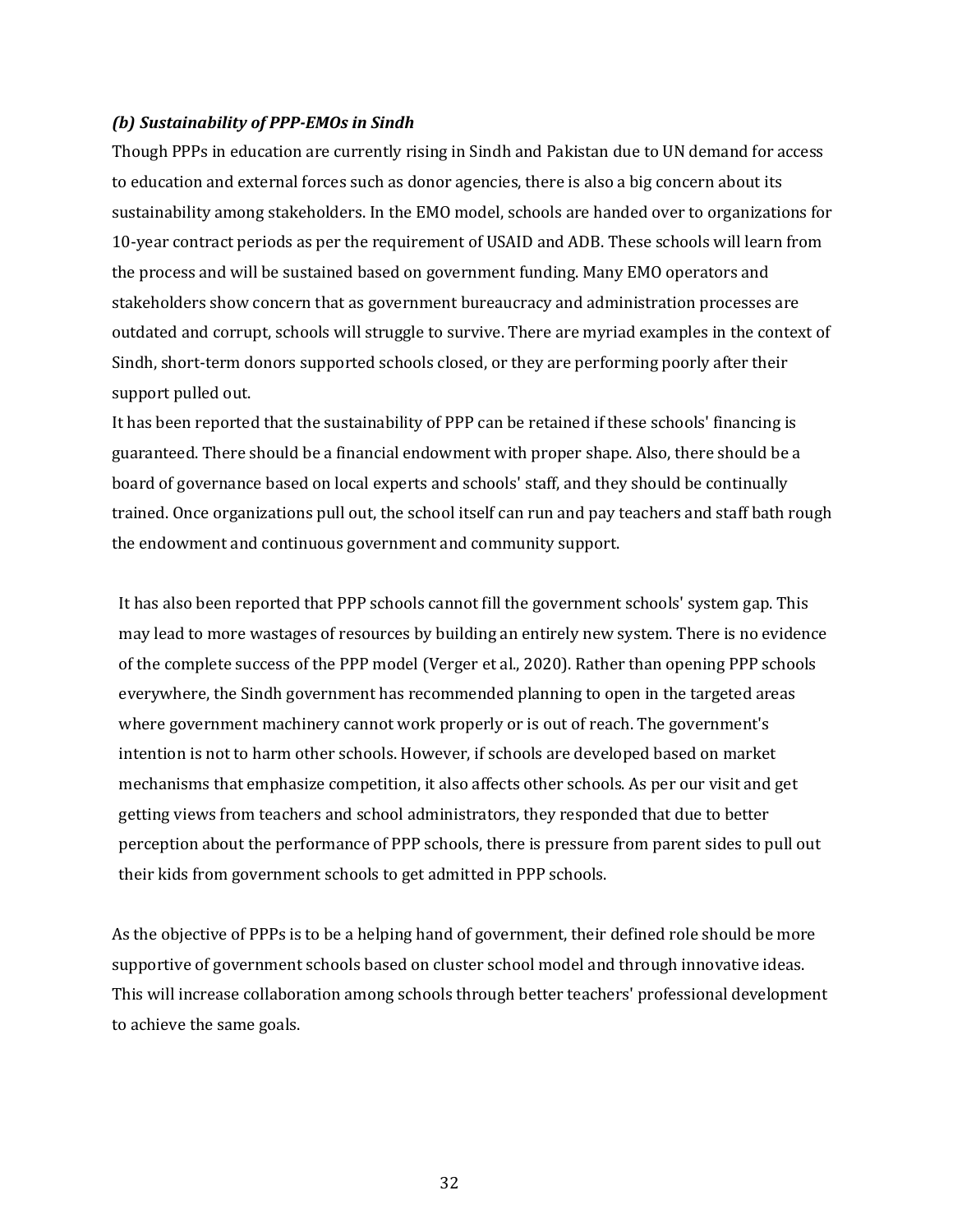#### **4. CONCLUSION**

PPPs in education is an emerging global phenomenon; their role and importance in Sindh and Pakistan are also increasing due to the globalization of education policies and donors' interest. The EMOs model is considered a more mature model of PPPs in Sindh, which mainly focuses on postprimary education compared to foundation schools' model. Its better funding and huge investment in infrastructure created a better learning environment. As it is a short-scale intervention, this reform might not be replicated in the entire Sindh because of financial, legal, and teachers' union constraints. Moreover, PPPs are not a silver bullet in education reform, so the panacea approach toward PPPs should be avoided. The government reliance on the private sector can create more dependency. However, developing and sustaining the better PPPs model depends on the government policies. The issues of access to education and quality, and equity depend on the right design of the policies recommended beyond the interventionist or piecemeal approach. A more targeted model of PPP, need-based funding, and incentives can help to bring out school children from disadvantaged areas and increase girls' education. School decentralization and accountability must relate to the democratic governance of schools. The PPP contracts between the government and private sector must not rule out the important stakeholders such as the community and teachers.

#### **5. RECOMMENDATIONS AND POLICY IMPLICATIONS**

Our recommendation for policy implications is based on a realist evaluation of PPP-EMOs. We found neither PPPs as entirely efficient and effective nor failed, and they can be evaluated based on their merit. It's not a panacea, also not allowing the government's withdrawal from responsibilities. Following are some policy recommendations for education reforms, including PPPs.

#### *(a) Different PPPs should be under one Umbrella/System.*

In Sindh, there are various models of PPPs operating and increasing. However, two major forms of PPPs (FAS and EMOs) in the K-12 education system. It is recommended that all PPPs be under one system to increase synergy and reduce inequitable funding and regulations of schools. This approach also reduces segregation and stratification of schools, students, and teachers. The best possible way to get collaboration among schools is through a cluster-owned system, where nearby schools should be managed by a hub school irrespective of their provision (either public or private). As per UNESCO (2017), recommendations government needs to see all schools, students, and teachers as part of a single system. Further, different donors and PPP actors work together and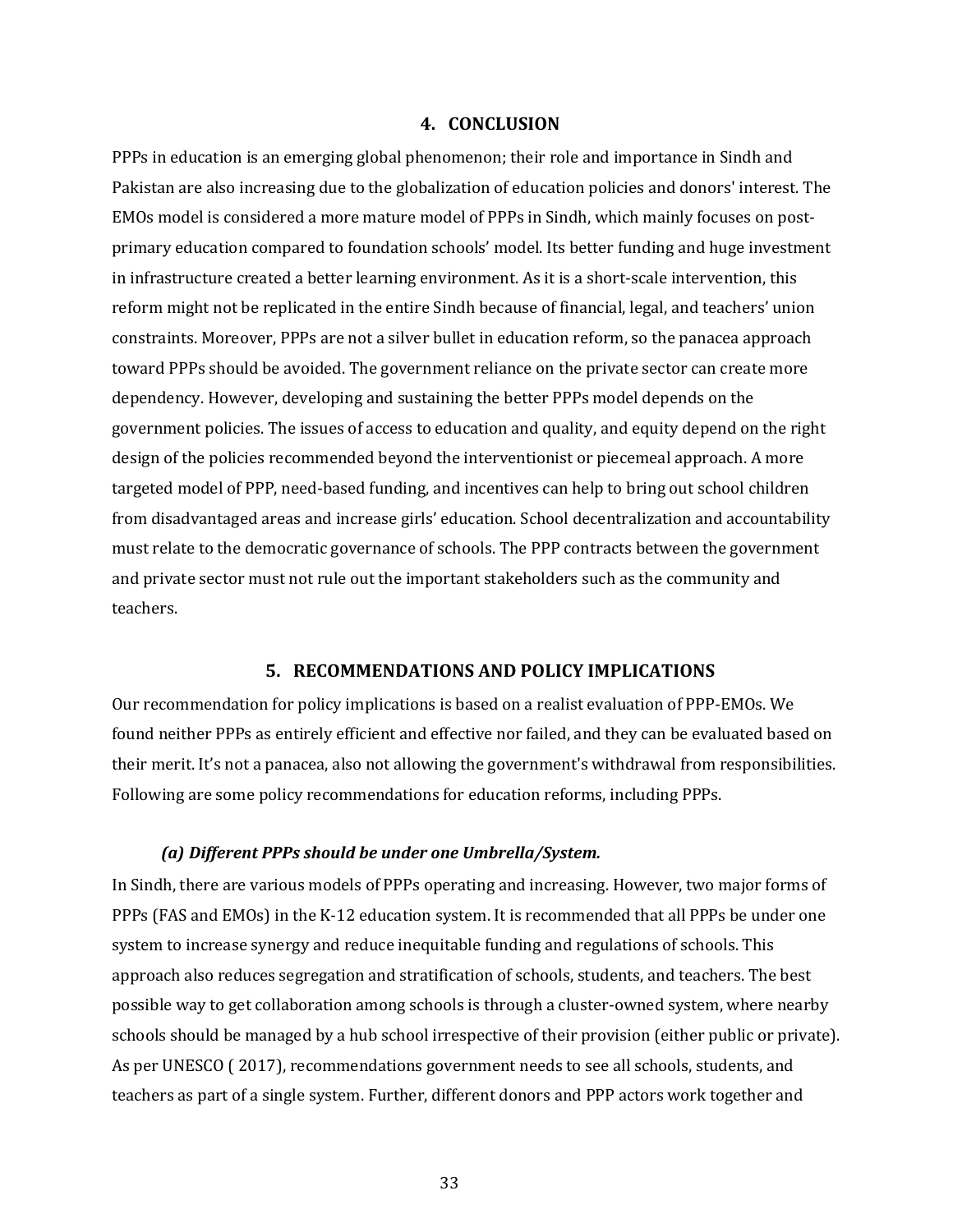acknowledge each other's work. So, the role of government should be on top and streamline policies, rather than acting in bits and pieces.

#### **(b)** Right Design of PPP policies

The ultimate effect of PPP depends on policy design, which ensures equity. There should be a better regulatory approach in PPP, and it should be clear. The opening of schools should be based on socio-economic conditions, where more incentives and subsidies are to be allocated to the area where socio-economic conditions have deteriorated. Targeted vouchers or subsidies are recommended, which specially focus on disadvantaged areas. The market approach of funding through competitive bidding and per capita (or per child subsidy) has profound implications. Most schools located in underprivileged areas are underperforming due to the unavailability of quality teachers and challenging context. There is no supportive funding and incentives in the current PPP mechanism. There should be supplementary funding (including incentives for teachers) for schools that belong to the disadvantaged area. Government must create a solid framework of creating a partnership and clear the objective of educational operation and funding strategies. The donor money and policy recommendation should also be better negotiated while applying the contextualized framework. 

#### *(c) Need More Data*

The evidence relating to the impact of PPPs, regulatory measures, PPPs performance in a particular context, and education providers' behavior is still scarce. It has been shown concern at many stakeholders' levels that currently available data on students' enrolment and assessment (based on local exams) are unreliable. The data of private schools is based on estimates, and the same student is enrolled in a government school and a private school. The data collected by World Bank and UNESCO is also based on administrative data, collected hastily. Designing policies on inauthentic data does not help in developing better strategies. So, the Sindh government needs to stream all types of schools and their data adequately managed with the help of technology.

#### *(d) Education Accountability and Regulation*

It is accepted premises that market forces and non-state actors have a certain educational agenda, so their approach is limited. Education accountability should be more input-based rather than outcome-oriented based on standardized assessment. School regulations should be more supportive and fairer. Also, there should be minimum criteria policy for teachers' recruitments and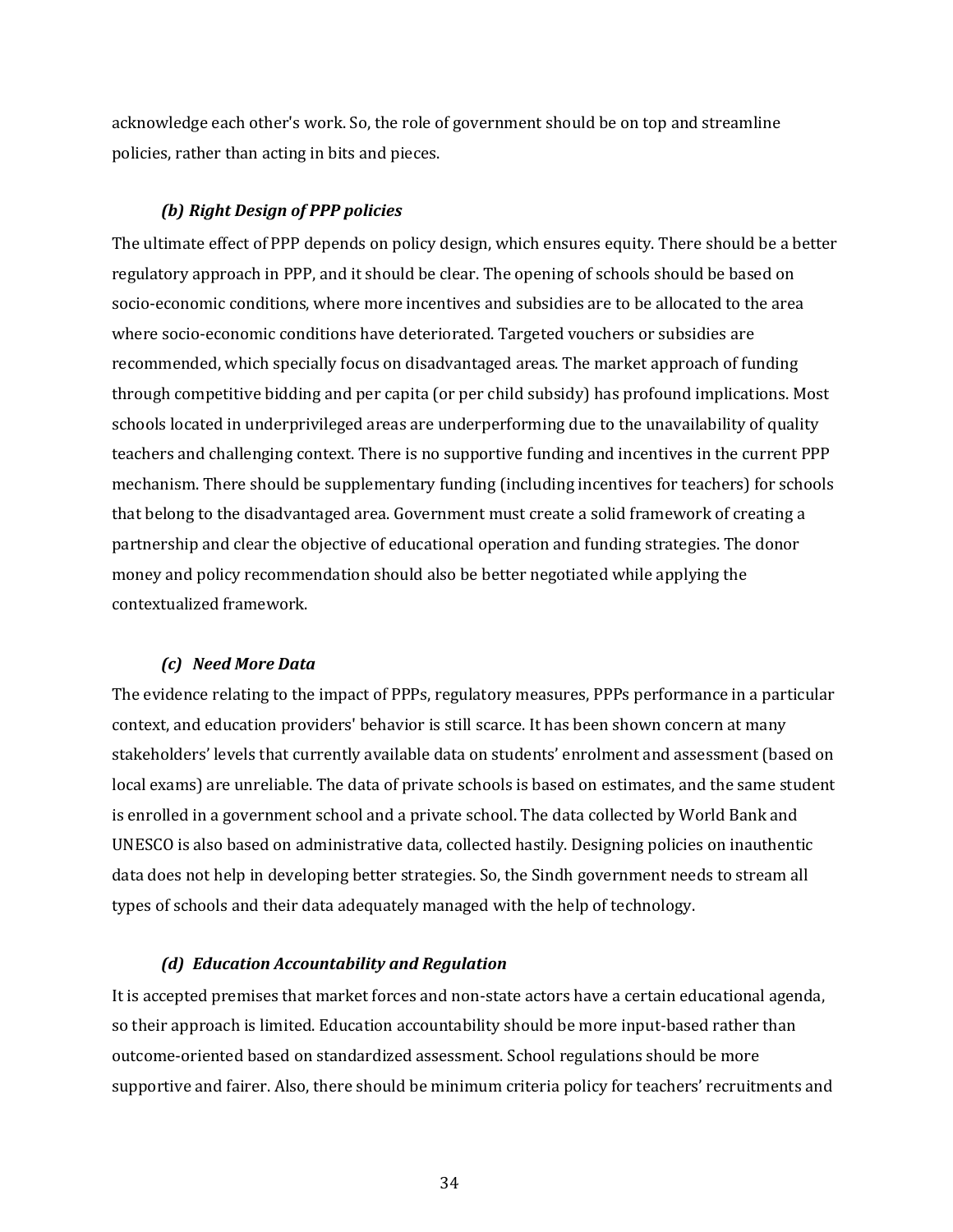staff, their qualifications, and the pay process. There should be more democratic accountability and governance of schools where the role of parents should be alleviated.

#### **REFERENCES**

- Afridi, M. (2018). *Equity and Quality in an Education Public-Private Partnership: A study of the World Bank-supported PPP in Punjab, Pakistan* (Oxfam Research Reports). OXFAM.
- Antoninis, M., & UNESCO (Eds.). (2017). *Accountability in education: Meeting our commitments* (Second edition).
- Ball, S. J., & Youdell, D. (2007). Hidden privatisation in public education. *Education International*, 66.
- Bano, M. (2008). Public Private Partnerships (PPPs) as 'anchor' of educational reforms: Lessons from Pakistan. Paper Commissioned for the EFA Global Monitoring Report 2009, Overcoming Inequality: Why Governance Matters" For Further Information, Please Contact *Efareport@unesco.Org*, 40.
- Barrera-Osorio, F., Blakeslee, D. S., Hoover, M., Linden, L., Raju, D., & Ryan, S. P. (2017). *Delivering Education to the Underserved through a Public-Private Partnership Program in Pakistan.*
- Barrera-Osorio, F., & Raju, D. (2011). *Evaluating Public Per-Student Subsidies to Low-Cost Private Schools: Regression-Discontinuity Evidence from Pakistan.* The World Bank. https://doi.org/10.1596/1813-9450-5638
- Burki, S. J., Hathaway, R. M., & Woodrow Wilson International Center for Scholars (Eds.). (2005). *Education reform in Pakistan: Building for the future.* Woodrow Wilson International Center for Scholars.
- Creamer, E. G. (2018). An introduction to fully integrated mixed methods research. Sage.
- Gideon, J., & Unterhalter, E. (2017). Exploring public private partnerships in health and education: A critique. *Journal of International and Comparative Social Policy*, 33(2), 136-141. https://doi.org/10.1080/21699763.2017.1330699
- Gideon, J., & Unterhalter, E. (Eds.). (2021). *Critical reflections on public private partnerships*. Routledge.
- Government of Pakistan, MoE. (2009). *Nation Education Policy 2009*. Islamabad
- Government of Pakistan, MoE. (2017). *Nation Education Policy 2017*.Islamabad

Government of Pakistan, Bureau of Statistics. (2017). *National Census 2017*. Islamabad

- Government of Sindh, SELD. (2014). Sindh Education Sector Plan (2014-18). Karachi.
- Government of Sindh, SELD. (2017). *Public-Private Partnerships (PPP) Guide and Tool Kit.* Karachi.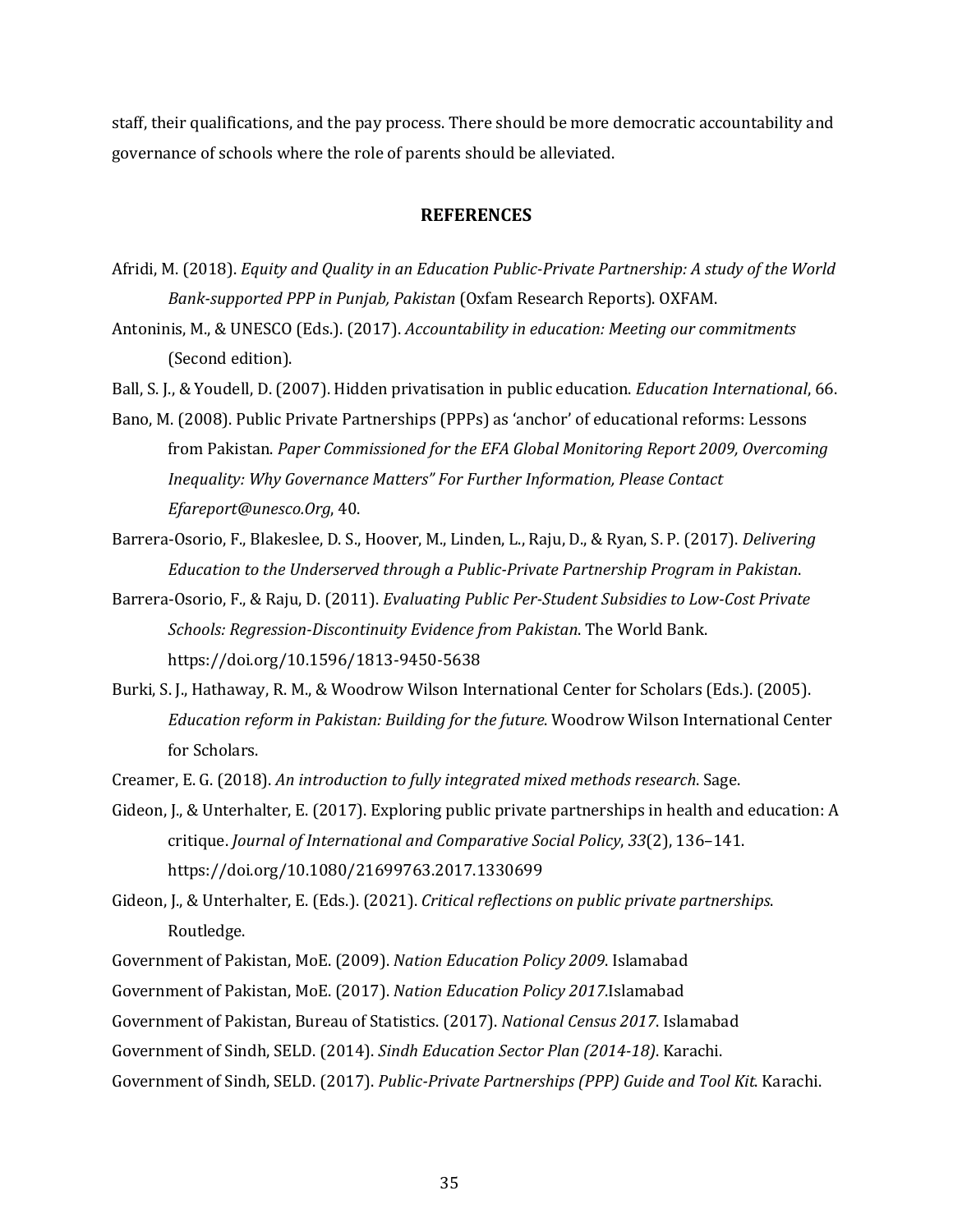Government of Sindh, SELD. (2019). *Public-Private Partnerships (PPP) Guide and Tool Kit.* Karachi. Government of Sindh, SEF. (2022). *Facts and Figure*.www.sef.org.pk

Hewitt, G., Sims, S., & Harris, R. (2012). The realist approach to evaluation research: An introduction. *International Journal of Therapy & Rehabilitation*, 19(5), 250–259. Consumer Health Complete - EBSCOhost. https://proxy.lib.miamioh.edu/login?url=https://search.ebscohost.com/login.aspx?direct=t

rue&db=c9h&AN=75650479&site=ehost-live&scope=site

- Khan, N., Khawaja, S. H., & Syeda, S. B. (2018). *Impact of Public Private Partnership on Development* of *Education In Pakistan* (Research Report 2016-2017 No. 279). Academy of Educational Planning and Management, Pkistan.
- LaRocque, N., & Sipahimalani-Rao, V. (2019). *Education Management Organizations Program in* Sindh, Pakistan: Public Private Partnership Profile (0 ed., ADB Briefs) [ADB Briefs]. Asian Development Bank. https://doi.org/10.22617/BRF190018
- Lubienski, C. (2003). Innovation in Education Markets: Theory and Evidence on the Impact of Competition and Choice in Charter Schools. *American Educational Research Journal*, 40(2), 395–443. https://doi.org/10.3102/00028312040002395
- Marchal, B., van Belle, S., van Olmen, J., Hoerée, T., & Kegels, G. (2012). Is realist evaluation keeping its promise? A review of published empirical studies in the field of health systems research. *Evaluation*, *18*(2), 192–212. https://doi.org/10.1177/1356389012442444
- Mathison, S. (Ed.). (2005). *Encyclopedia of evaluation*. Sage Publ.
- Mertens, D. M., & Wilson, A. T. (2019). *Program evaluation theory and practice: A comprehensive guide* (Second edition). Guilford Press.
- Pawson, R., & Tilley, N. (1997). *Realistic evaluation*. Sage.
- Rashid, A., Muzaffar, I., & South Asian Free Media Association (Eds.). (2015). *Educational crisis and* reform: Perspectives from South Asia (First edition). Oxford University Press.
- Rizvi, F., & Lingard, B. (2010). *Globalizing education policy*. Routledge.
- Spillane, J. P. (2006). *Standards deviation: How schools misunderstand education policy*. Harvard University Press.
- Steiner-Khamsi, G. (2016). Standards are good (for) business: Standardised comparison and the private sector in education. *Globalisation, Societies and Education*, 14(2), 161-182. https://doi.org/10.1080/14767724.2015.1014883